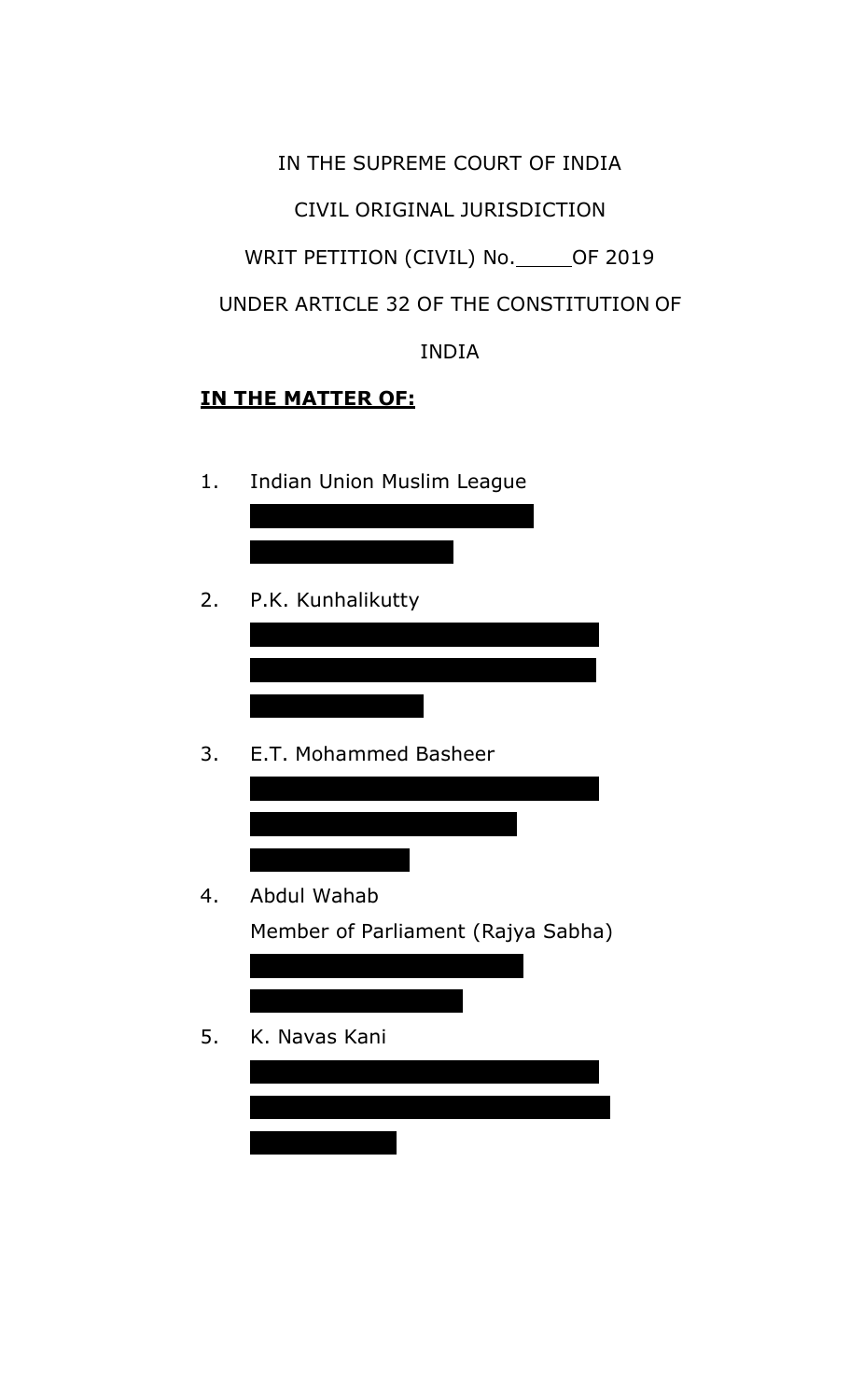#### **Versus**

- 6. Union of India Through Cabinet Secretary Rashtrapati Bhawan, New Delhi-110004
- 7. Union of India Through its Secretary, Ministry of Home Affairs North Block, New Delhi-110001
- 8. Union of India Through its Secretary, Ministry of Law and Justice Shastri Bhawan New Delhi-110001

... Respondents

## **WRIT PETITION UNDER ARTICLE 32 OF THE**

### **CONSTITUTION OF INDIA**

To

The Hon'ble Chief Justice of India

And His companion Justices of the

Supreme Court of India

The Humble petition of the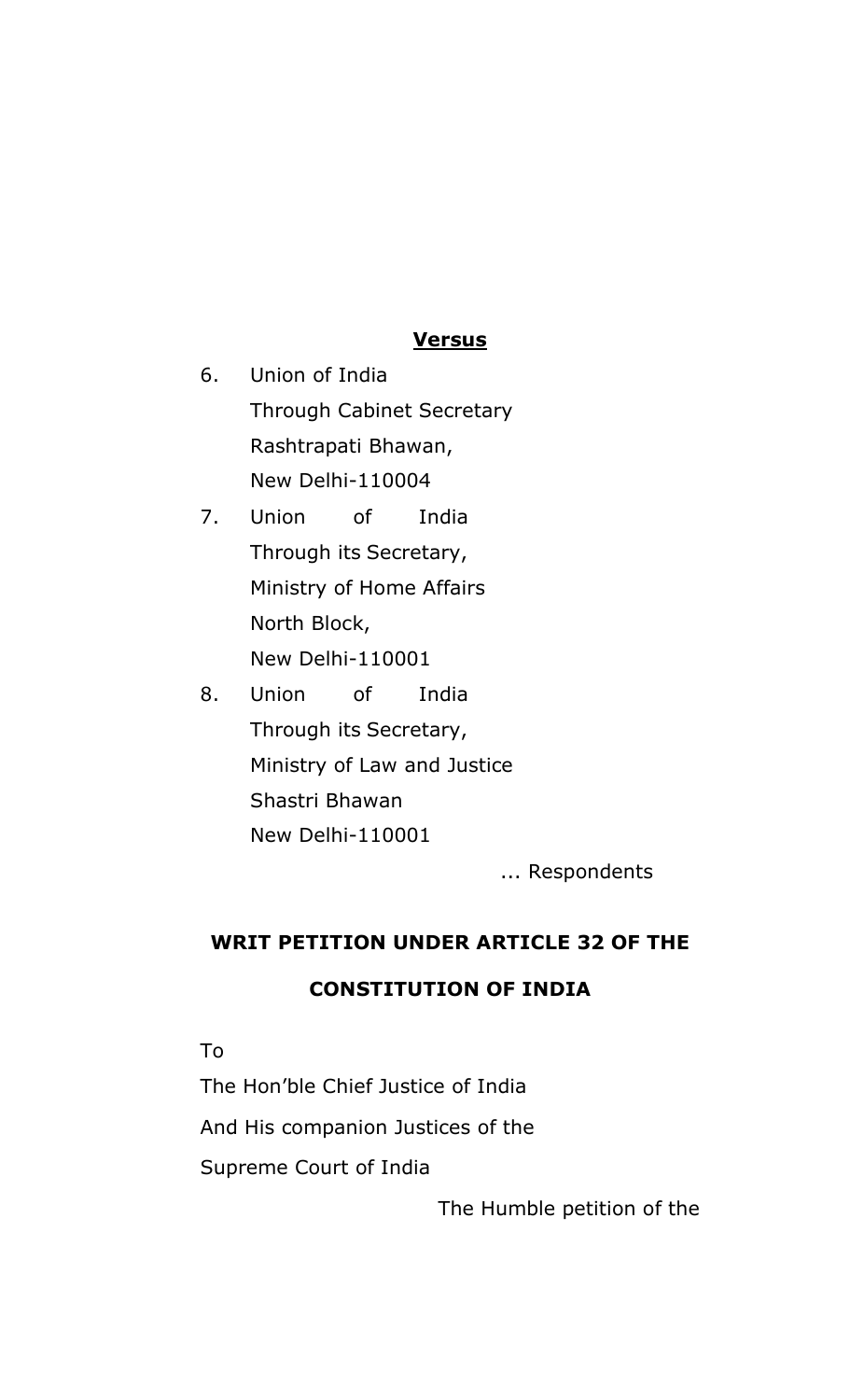#### **MOST RESPECTFULLY SHOWETH:**

- **1.** The present writ petition under Article 32 is preferred by the Petitioners herein since the Petitioners are aggrieved by the enactment of CA, Act 2019, which is paving the way for admitting illegal migrants in the country on the basis of their religion. The same is also clearly violative of Article 14 and 21 of the Indian Constitution and thereby the Petitioners are seeking the issuance of a writ of certiorari or any other appropriate writ to declare the Notifications dated 08.09.2015, the Notification dated 18.07.2016 and Citizenship (Amendment) Act, 2019, particularly the proviso to Section 2(1)(b) as void, for being in violation of Article 14 and 21 of the Constitution.
- **1A.** The details of the Petitioner filing the present Public Interest Litigation are as follows:
- a) The First Petitioner is a Political Party in the name and style of "Indian Union Muslim League" Registered and recognized by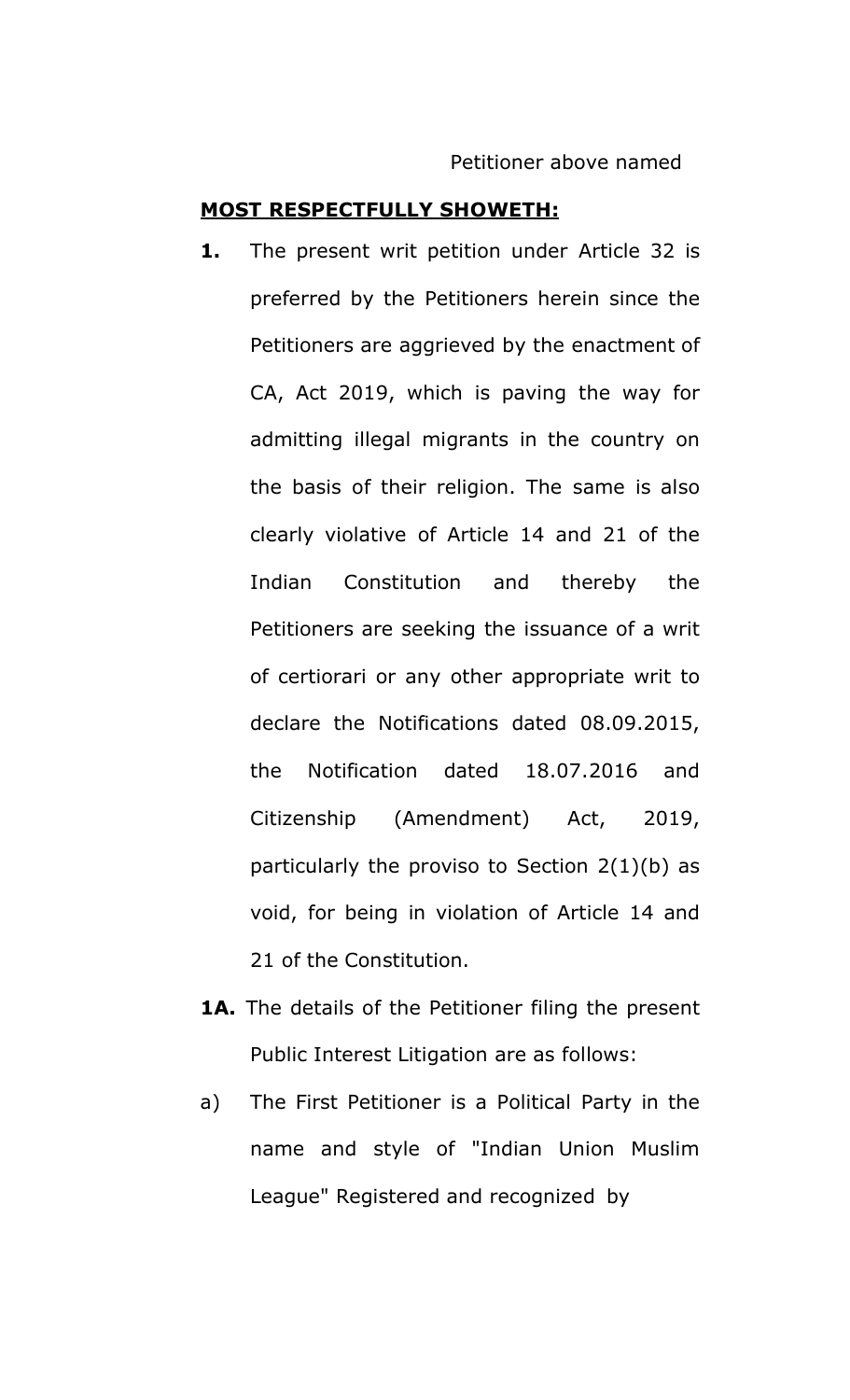the Election Commission of India Represented by its General Secretary P.K. Kunalikutty Member of Parliament, Lok Sabha. The first petitioner is a political party registered and recognized by the Election Commission of India and has got its representatives in the Parliament as well as the State Legislative Assemblies. The Secretary General of the Petitioner is authorised to file the present Petition. The registered address/Headquarters of the Petitioner is at

of the Petitioner is Petitioner No.1 has among its objectives to strive to preserve and promote and honour the religious and cultural identity of Muslims and other minorities and backward communities of India, enriching national life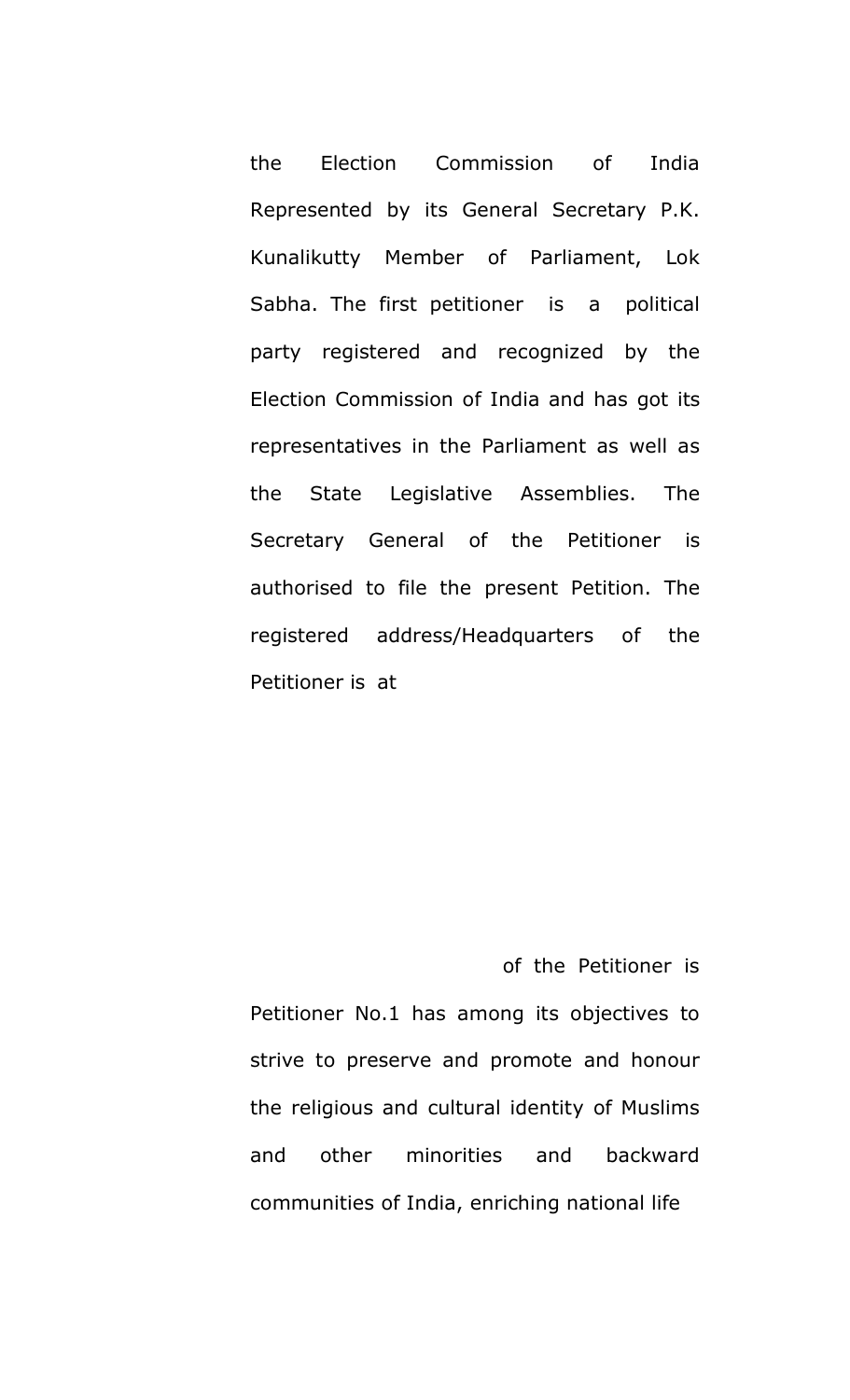and strengthening its secular and democratic foundations.

- b) Petitioner No.2 and 3 are members of Indian Parliament (Lok Sabha) representing Malappuram and Ponnani Constituencies in Kerala respectively and Petitioner No.4 is a member of the Rajya Sabha.
- c) Petitioner No.5 is a member of Lok Sabha representing Ramanathapuram constituency in Tamil Nadu.
- d) The Petitioners are aggrieved by the passing of the present Citizenship Amendment Act, 2019 as the same allows for Illegal Migrants on the basis of their religion is entitled to acquire citizenship and are constrained, since the same benefit of the aforesaid act is excluded to Muslims.
- e) The present public interest writ petition raises a seminal important questions related to the promulgation of CA, Act 2019, wherein the benefits of naturalization to the illegal migrants is being extended to certain a class of illegal migrant belonging to the religion of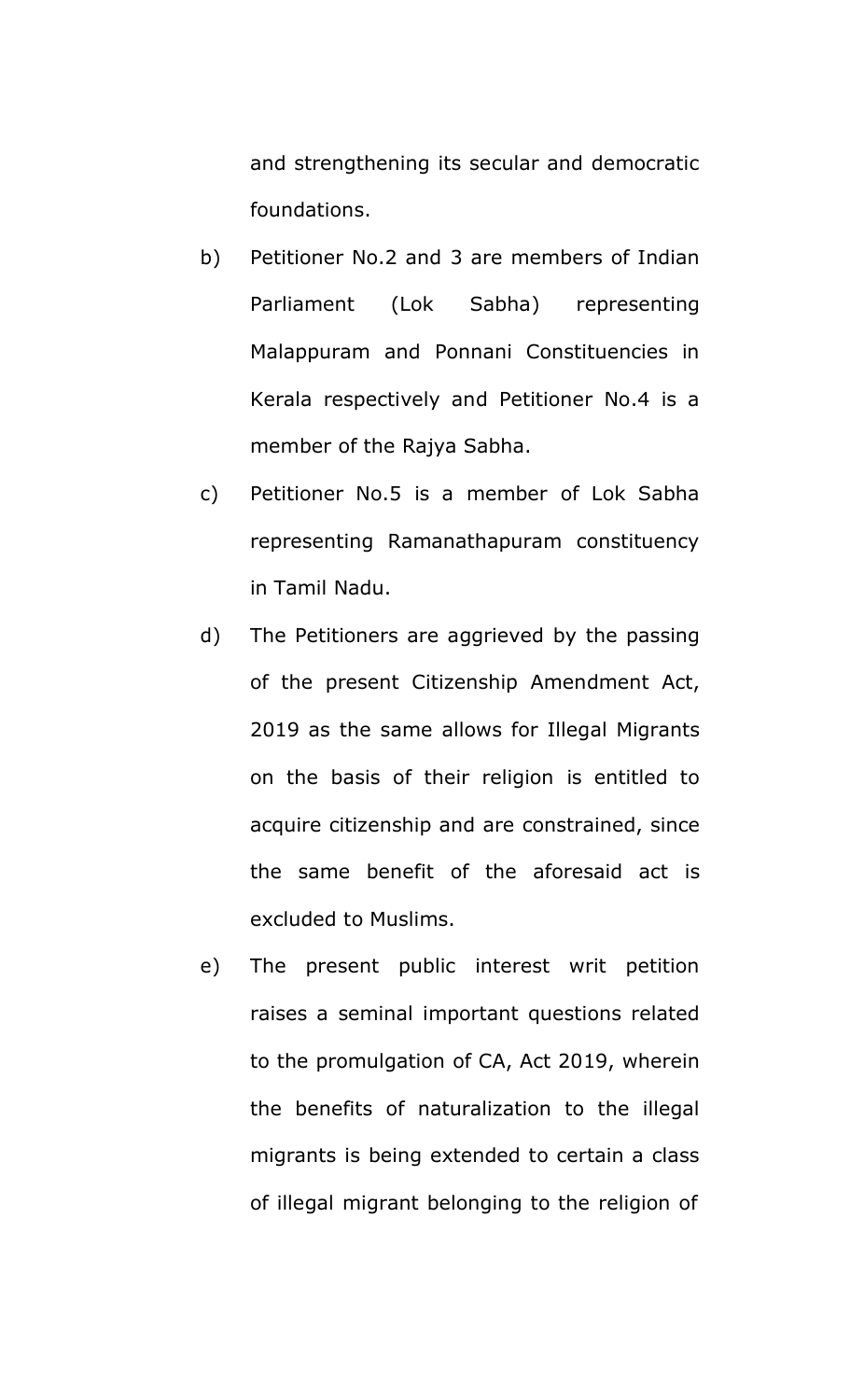*Hindus, Sikhs, Buddhists, Jains, Parsis and Christians coming from Afghanistan, Bangladesh and Pakistan.* Such classification on the basis of religious identity of the individual clearly violates Article 14 and 21 of the Constitution. Moreover, the classification based on the religious identity of the individual offends the fundamental principle of 'Secularism', which is enshrined as basic structure of the Constitution. Therefore, the present writ petitioner under Article 32 of the Constitution has been necessitated in accordance to the promulgation of Citizenship (Amendment) Act, 2019 on , passed by the Parliament of India.

- **1B.** The Petitioner has no other equally efficacious remedy except to approach this Hon'ble Court by way of present Writ Petition. All annexures annexed to the Writ Petition are true copies of their respective originals.
- **1C.** The Petitioner has not filed any other Petition either before this Hon'ble Court or any other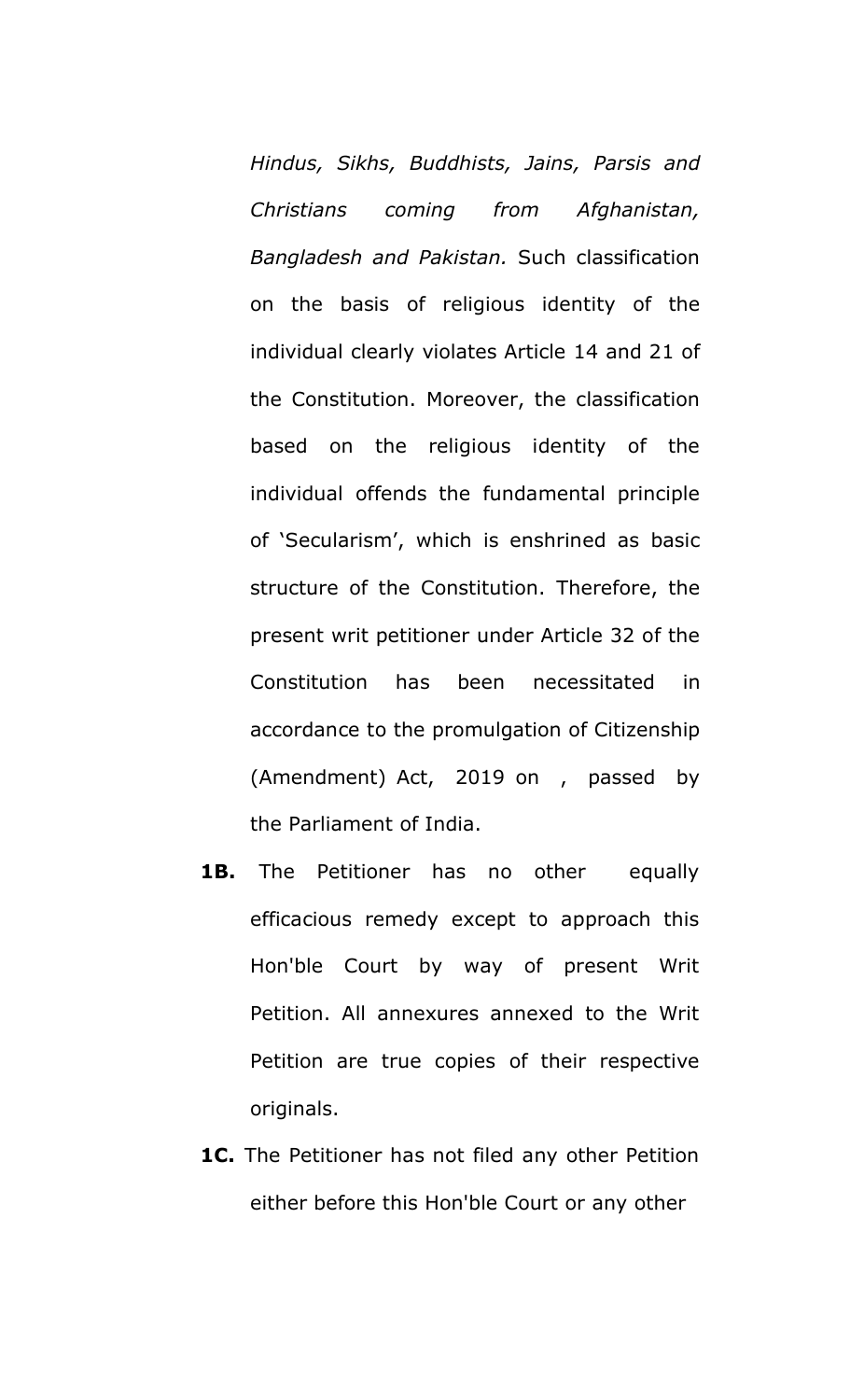court High Court for seeking same or similar relief.

#### **FACTS OF THE CASE**

**2.** On 23.11.1946, The Central Legislative Assembly of British India enacted Foreigner Act, 1946 in order to confer certain power to Central Government in respect of dealing with foreigners in India.

Section 2 (a) of the Foreigner Act, 1946 defines a foreigner as follows:

*"foreigner" means a person who is not a citizen of India.*

A copy of relevant provision of Foreigner Act, 1946 dated 23.11.1946 enacted by the Central Legislative Assembly is produced and annexed herewith as **Annexure P-1(pages**

**3.** In view of the powers granted under Article 11 of the Indian Constitution, the Indian Parliament enacted the Citizenship Act, 1955 to provide a substantive and procedural framework with respect to acquisition and determination of the Indian Citizenship.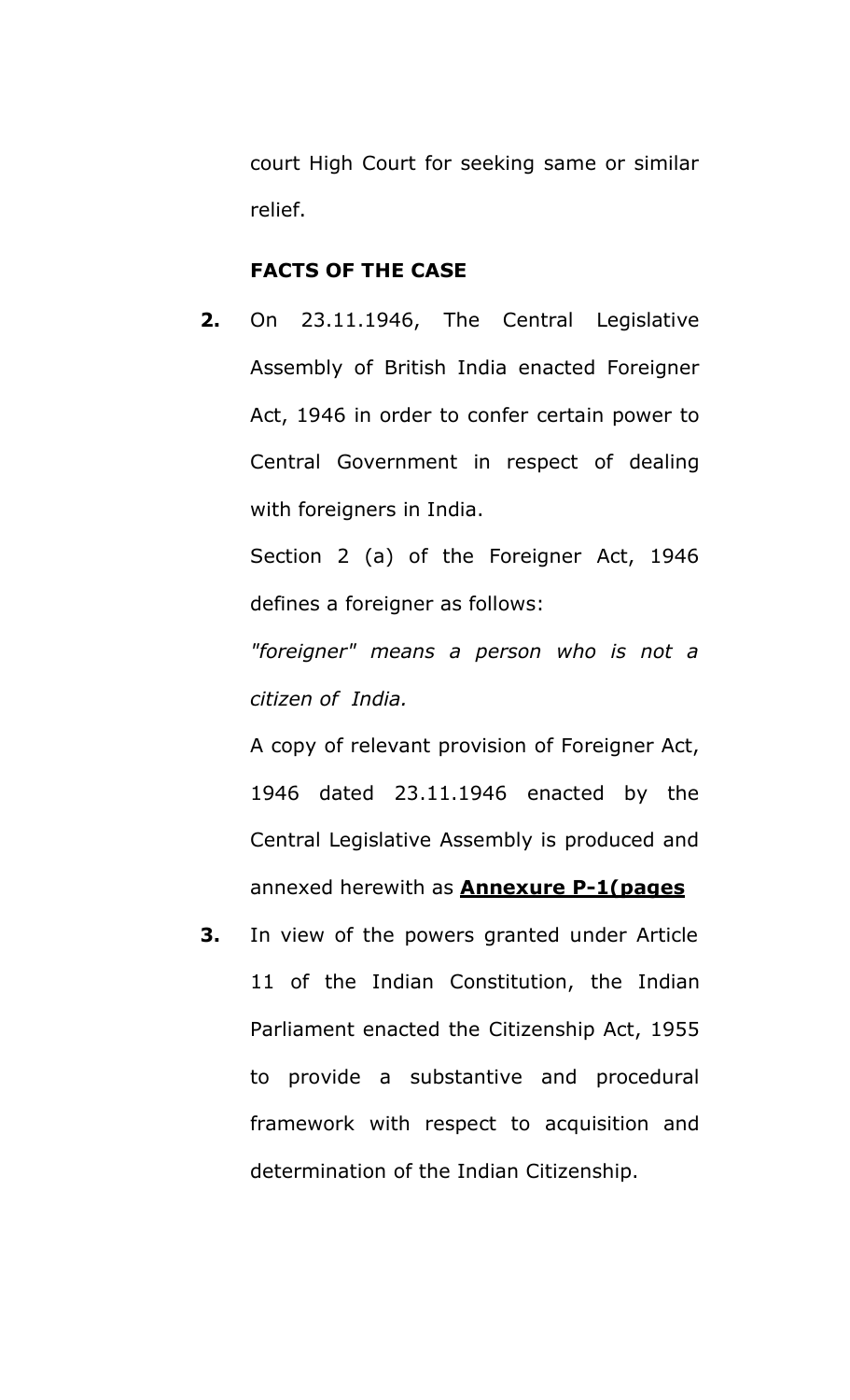Section 2 (1) (b) of the Citizenship Act, 1955 clearly provides the definition of illegal migrant and it is defined as follows;

2(1) (b)*illegal migrant means' a foreigner who has entered into India-*

*(i) Without a valid passport or travel documents and such other documents or authority as may be prescribed by or under any law in that behalf; or*

*(ii) With a valid passport or other travel documents and such other document or authority as may be prescribed by or under any law in that behalf but remains therein beyond the permitted period of time;*

A copy of the Citizenship Act, 1955 dated 30.12.1955 passed by the Indian Parliament is produced and annexed herewith as

#### **Annexure P-2(pages**

**4.** On 10.12.2003, the Indian Government in the exercise of power conferred under Section 18 of the Citizenship Amendment Act, 1955 have promulgated the "Citizenship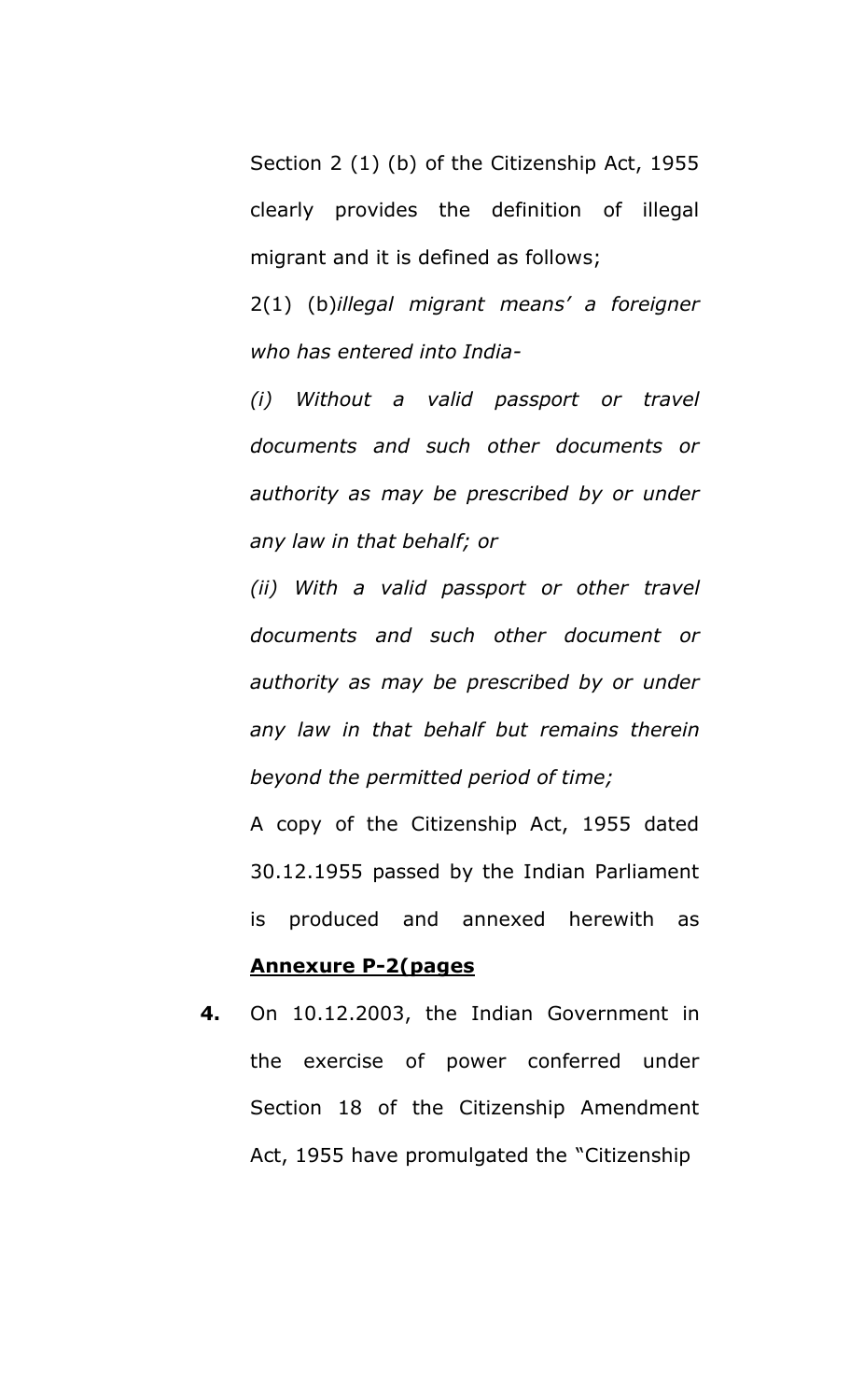(Registration of Citizens and Issue of National Identity Cards) Rules, 2003".

The Rule 3 and 4 of the Citizenship Rules, 2003 provides outline for the maintenance and preparation of National Register of Citizens throughout the country. It is pertinent to note that the persons Rule 4(4) of the Citizenship Rules, prescribes as follows;

*During the verification process, particulars of such individuals, whose Citizenship is doubtful, shall be entered by the Local Registrar with appropriate remark in the Population Register for further enquiry and in case of doubtful Citizenship, the individual or the family shall be informed in a specified proforma immediately after the verification process is over.*

The persons excluded from the National Register of Citizens in pursuant to Rule 4 of the Citizenship Rules, 2003, have to finally represent the proceedings before the Foreigner Tribunal in order to establish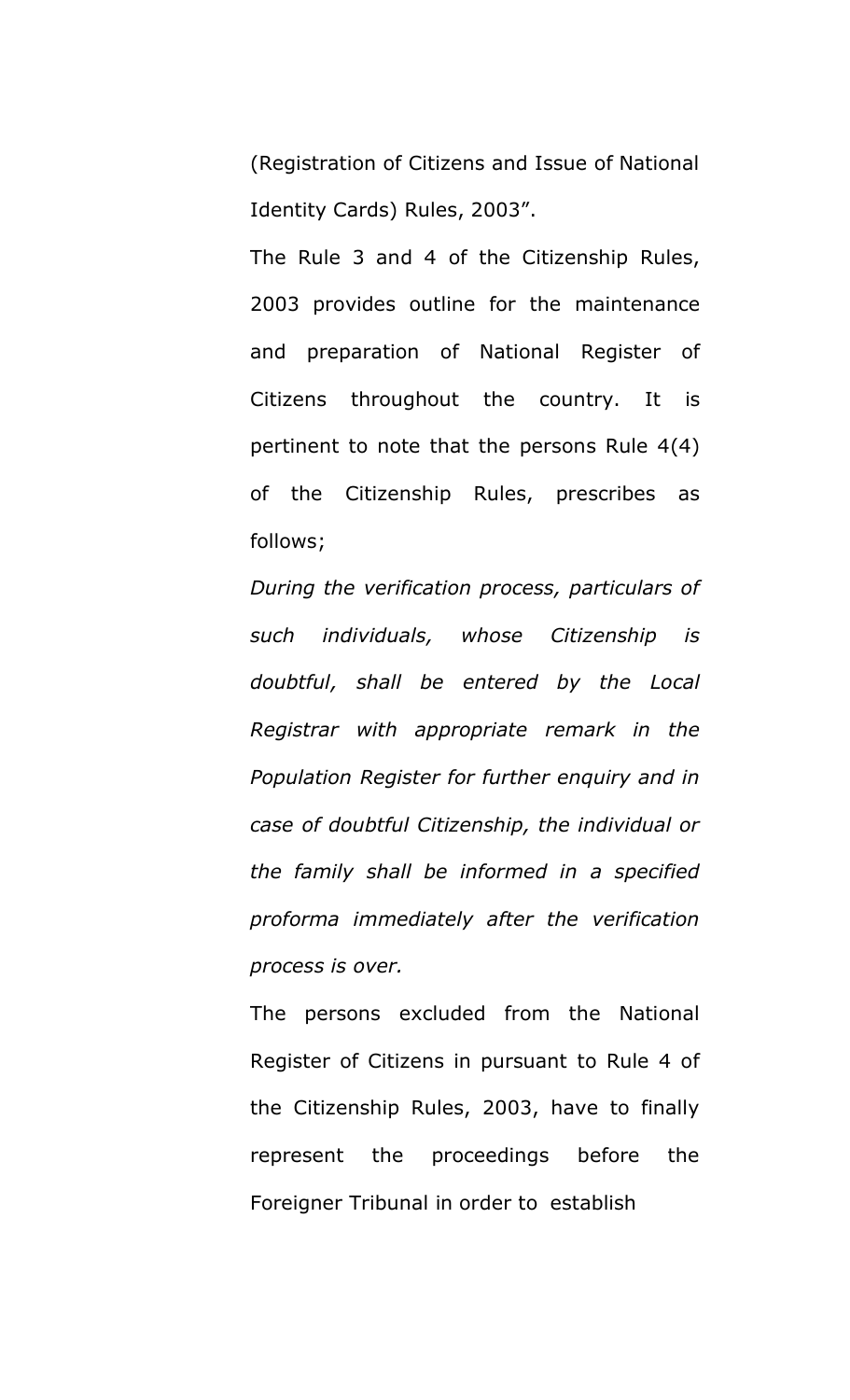citizenship of the person. A person declared as Foreigner by the Tribunal shall result in detention at the detention centre.

A copy of the Citizenship (Registration of Citizens and Issue of National Identity Cards) Rules, 2003 dated 10.12.2003 promulgated by the Central Government is produced and annexed herewith as **Annexure P-3(pages**

**5.** On 07.09.2015, The Ministry Home Affairs, vide Notification dated 08.09.2015 bearing number GSR 685(E) and GSR 686(E)made an amendment in the Passport (Entry into India) Rules, 1950 and Foreigners Order, 1948 and allowed entry to persons belonging to minority communities in Bangladesh and Pakistan, namely, Hindus, Sikhs, Buddhists, Jains, Parsis and Christians who were compelled to seek shelter in India due to religious persecution or fear of religious persecution, who entered into India on or before the 31st December, 2014 without valid documents.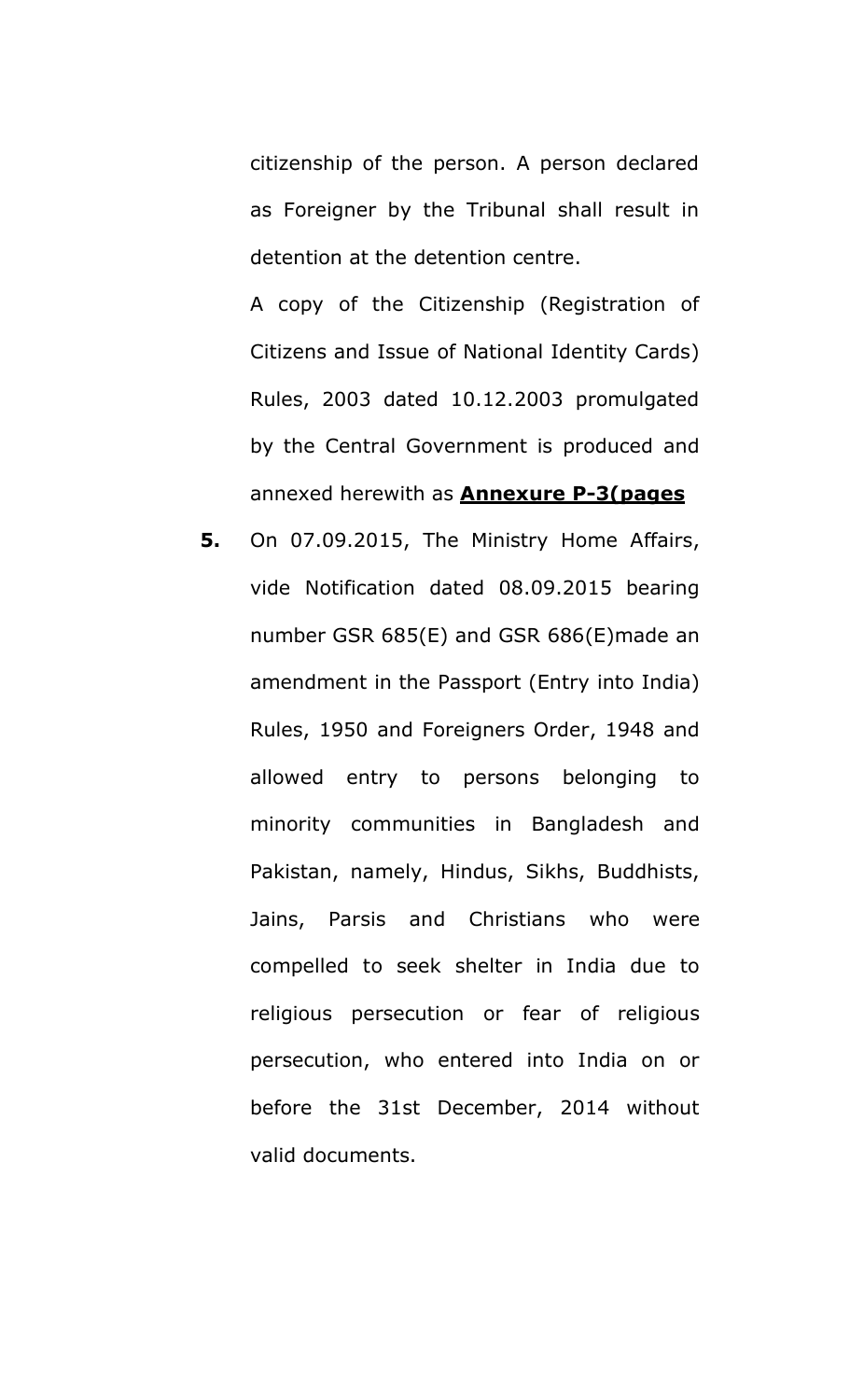A true copy of the Notification dated 08.09.2015 issued by the Ministry of Home Affairs is produced and annexed herewith as

#### **Annexure P-4(pages**

**6.** Further on 18.07.2016, the Ministry of Home Affairs vide Notification number GSR 702 (E) and 703(E)dated 18.07.2016 published in Gazette No. 495 made an amendment in the Passport (Entry into India) Rules, 1950 and Foreigners Order, 1948substituted the word "Bangladesh", for words "Afghanistan, Bangladesh".

A true copy of the Notification dated 18.07.2016 is produced and annexed herewith as **Annexure P-5(pages**

**7.** On 31.07.2019, The office of the Register of General Citizens and Registration issued notification in pursuant to Rule 3(4) of Citizenship (Registration of Citizens and Issue of National Identity Cards) Rules 2003, wherein the Central Government decided to prepare and update the population Register between 1<sup>st</sup> April to 30<sup>th</sup> September 2020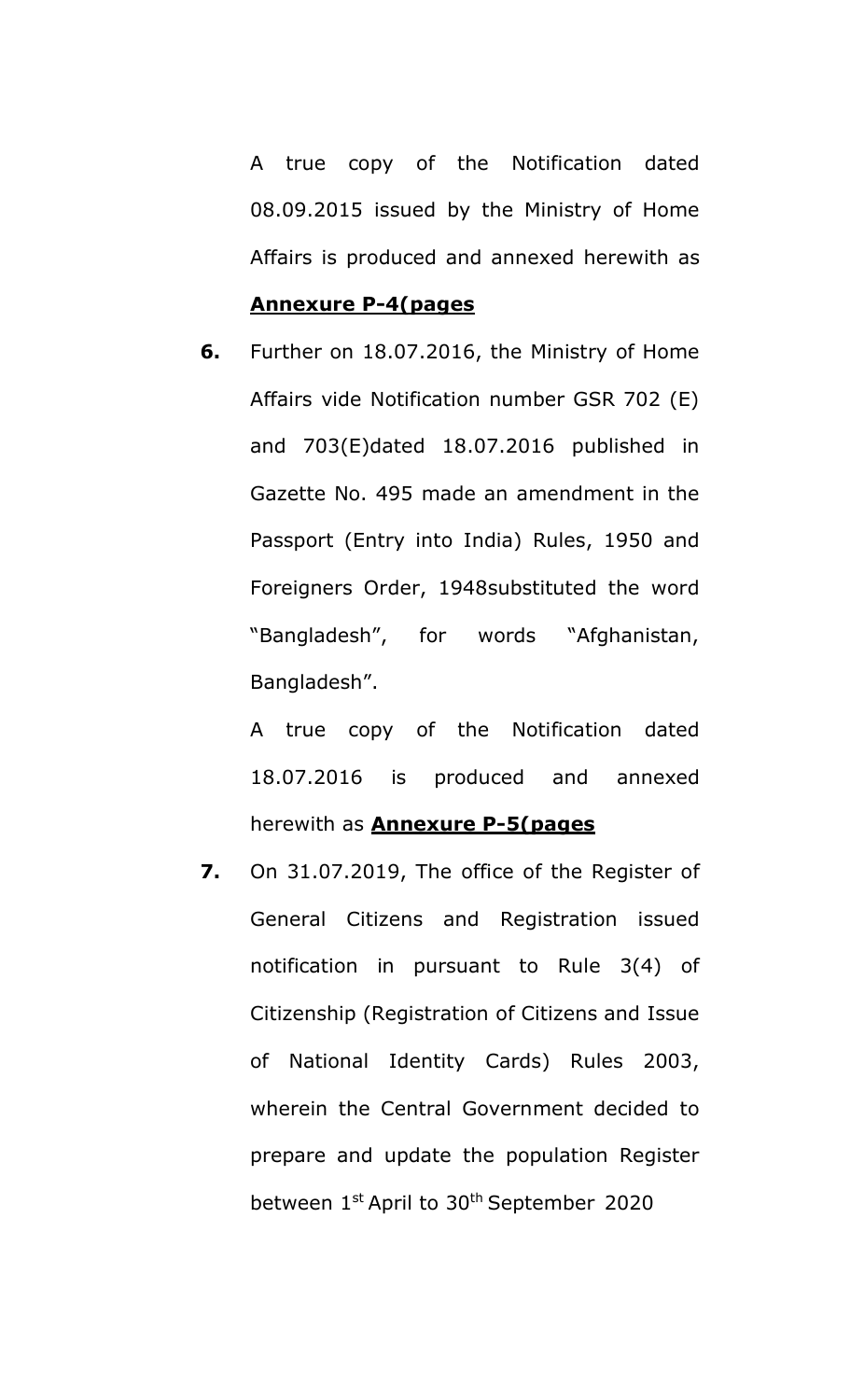A copy of the notification dated 31.07.2019 issued by the Ministry of Home Affairs is produced and annexed herewith as

#### **Annexure P-6(pages**

- *8.* On 31.08.2019, In pursuant to the series of Supreme Court orders in *Assam SanmilthaMahasanga v Union of India W.P. (C) No 562/2012 & All Assam Public Work v Union of India 274 of 2009,* the Government of Assam along with Union of India updated the National Register of Citizens (NRC) for the residents in the State of Assam.
- **9.** The Final list of NRC for the resident of Assam was published on 31.08.2019. There were applications of 3.3 crore people in NRC list and final list have included 3.11 crore people and excluded 19.06 lakh people. It is yet unclear exact number of how many people belonging to Hindu religion and Islam religion are being excluded by virtue of the process of National Register of Citizens in the State of Assam.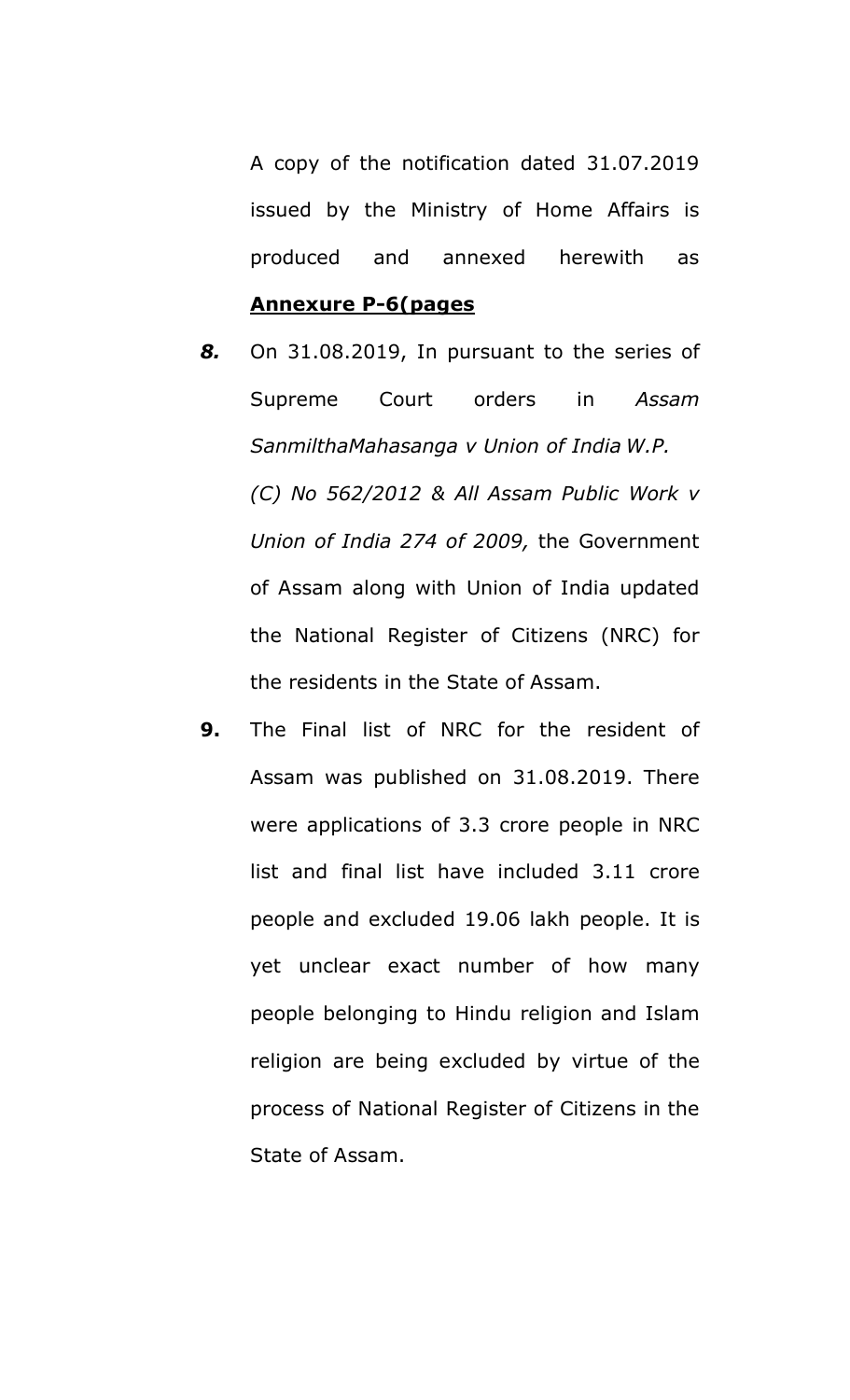A true copy of the order dated 31.08.2019 issued by State Coordinator of NRC is produced and annexed herewith as

#### **Annexure P-7(pages**

**10.** On 20.11.2019, the Home Minister of the Government of India announced the Government plan for the Pan-India National Register of Citizens to be carried out across India. The Home Minister of Government of India asserted that the process of NRC is carried out in order update the citizens list, but nothing would be done against any particular religion.

A copy of the newspaper report dated 20.11.2019 is produced and annexed herewith as **Annexure P-8(pages**

**11.** On 9.12.2019 the Citizenship Amendment Bill, 2019 was introduced in Lok Sabha and after a heated debate the same was passed with a majority of 311 to 80. A true Copy of the text of the debates in the Lok Sabha on 9.12.2019 is annexed herewith and marked

#### as **Annexure P-9(pages**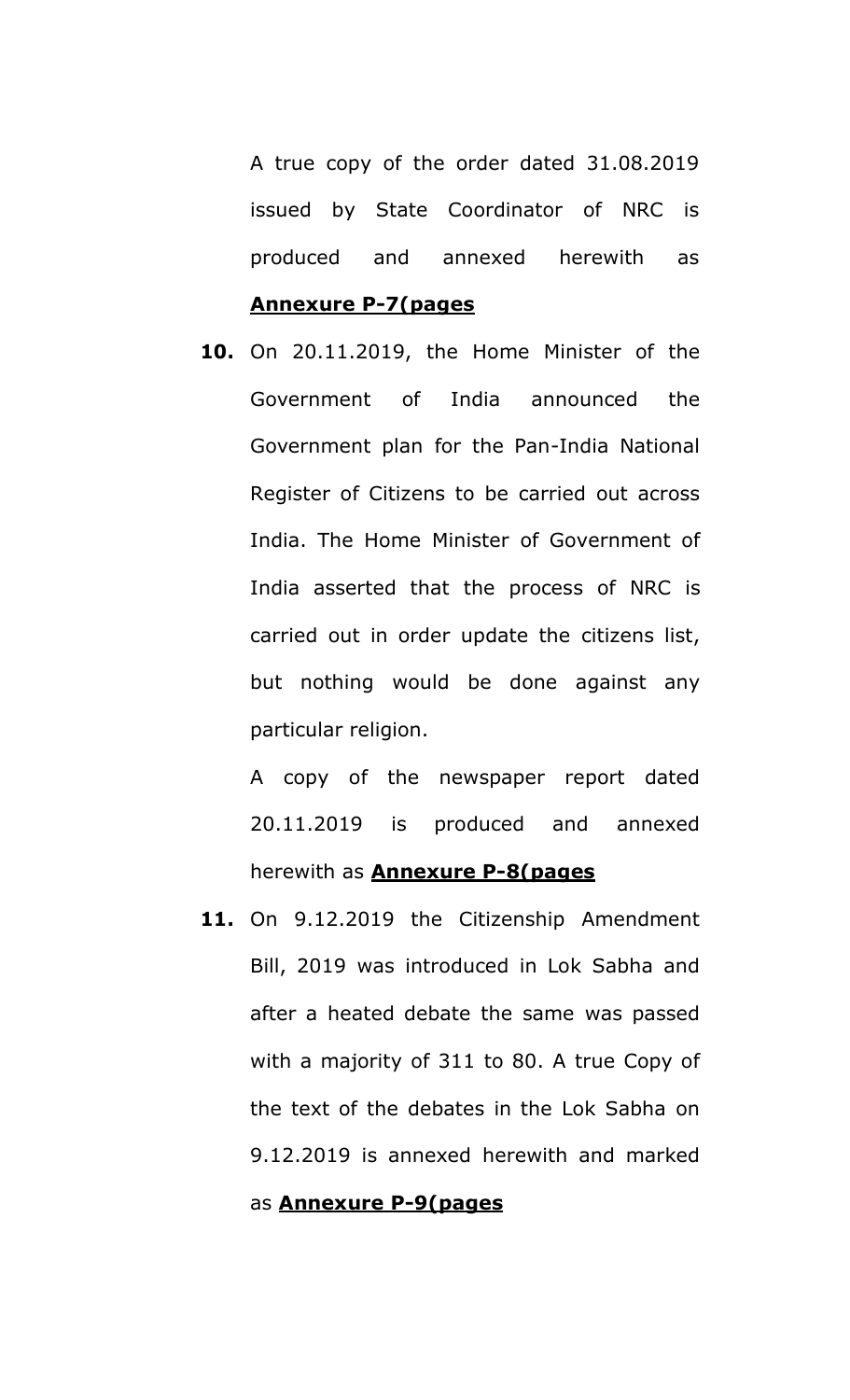- **12.** On 11.12.2019 The Citizenship Amendment Bill, 2019 was introduced in Rajya Sabha and after a heated debate the same was passed with a majority of 125 to 105.
- **13.** On 12.12.2019, The President assented to the Citizenship (Amendment) Act, 2019, wherein it amended the Section 2(1)(b) and amended clause is as follows:

*"Provided that persons belonging to minority communities, namely, Hindus, Sikhs, Buddhists, Jains, Parsis and Christians from Afghanistan, Bangladesh and Pakistan, who have been exempted by the Central Government by or under clause (c)of subsection (2) of section 3 of the Passport (Entry into India) Act, 1920 or from the application of the provisions of the Foreigners Act, 1946 or any order made thereunder, shall not be treated as illegal migrants for the purposes of that Act:"*

*'6B. (1) The Central Government or an authority specified by it in this behalf may, subject to such conditions, restrictions and*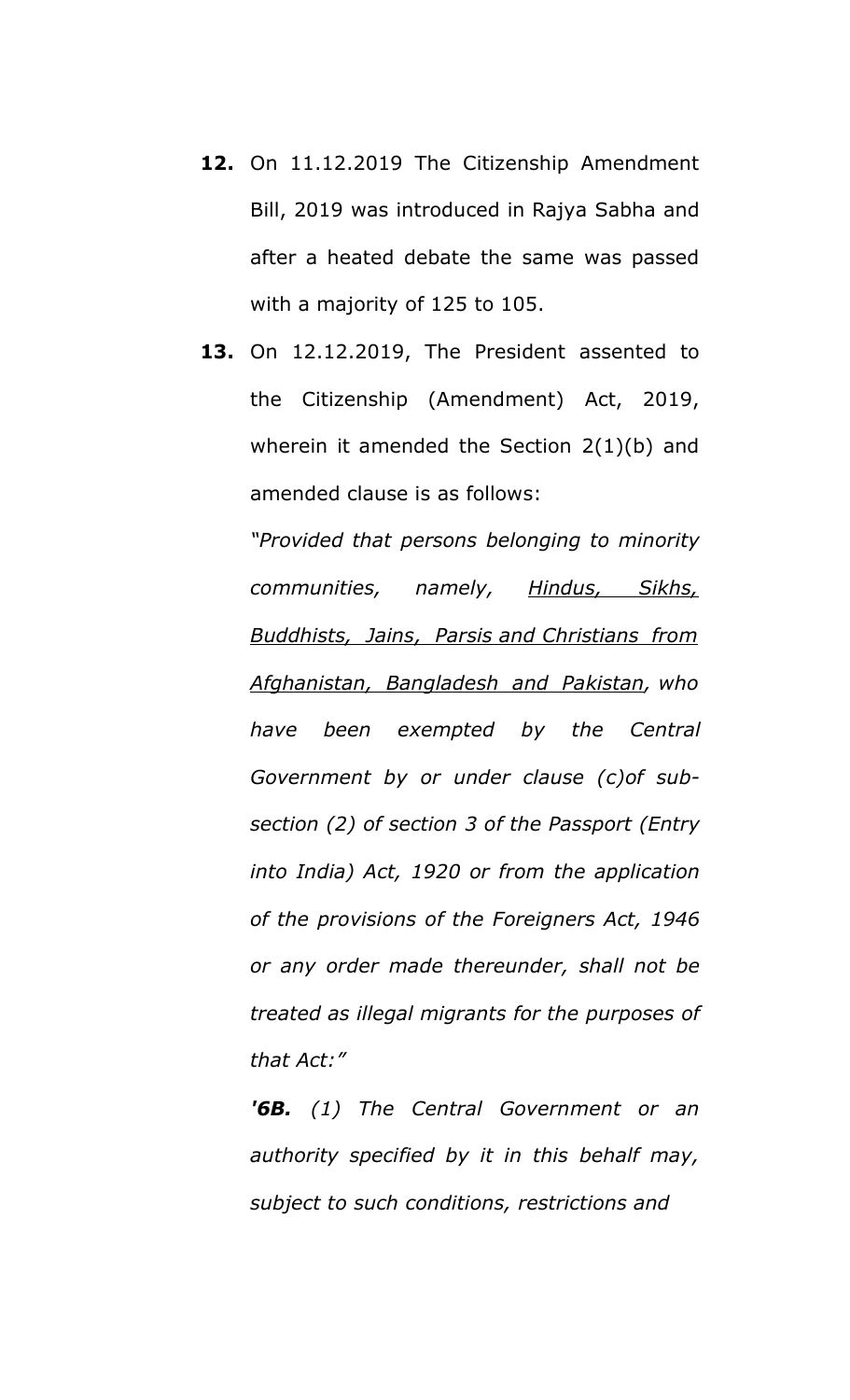*manner as may be prescribed, on an application made in this behalf, grant a certificate of registration or certificate of naturalisation to a person referred to in the proviso to clause (b) of sub-section (1) of section 2.*

*(2) Subject to fulfilment of the conditions specified in section 5 or the qualifications for naturalisation under the provisions of the Third Schedule, a person granted the certificate of registration or certificate of naturalisation under sub-section (1) shall be deemed to be a citizen of India from the date of his entry into India.*

*(3) On and from the date of commencement of the Citizenship (Amendment) Act, 2019, any proceeding pending against a person under this section in respect of illegal migration or citizenship shall stand abated on conferment of citizenship to him:*

*Provided that such person shall not be disqualified for making application for citizenship under this section on the ground*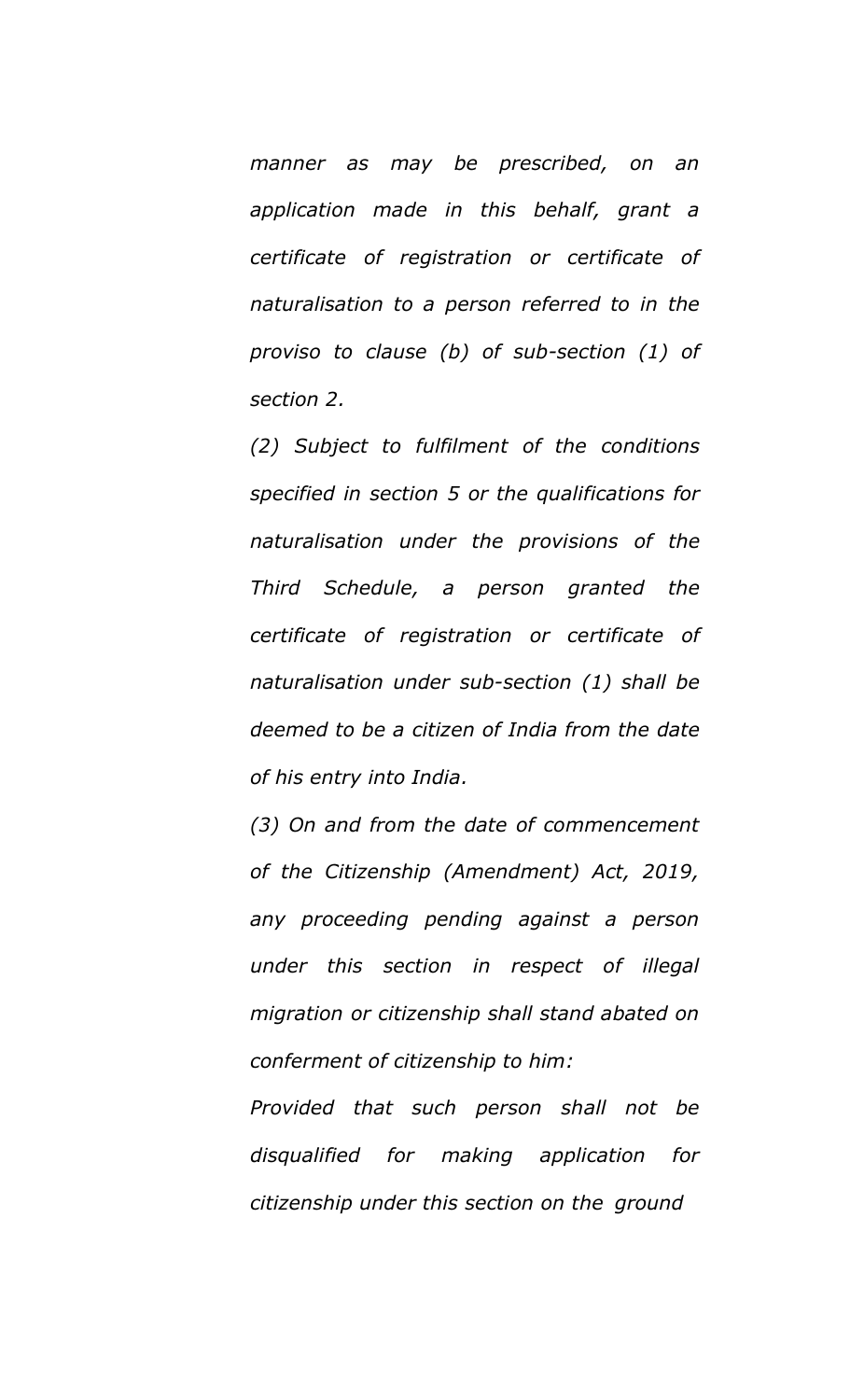*that the proceeding is pending against him and the Central Government or authority specified by it in this behalf shall not reject his application on that ground if he is otherwise found qualified for grant of citizenship under this section:*

*Provided further that the person who makes the application for citizenship under this section shall not be deprived of his rights and privileges to which he was entitled on the date of receipt of his application on the ground of making such application.* A true Copy of the Citizenship Amendment Act, 2019 is produced and annexed herewith and marked as **Annexure P-10(pages**

*14.* It is pertinent to note that vide the Amendment Act the benefit of reduced period of naturalization to 5 years shall be granted to everyone, including illegal immigrants if they are *Hindus, Sikhs, Buddhists, Jains, Parsis and Christians from Afghanistan, Bangladesh and Pakistan.*The amendment make two classification (1) classification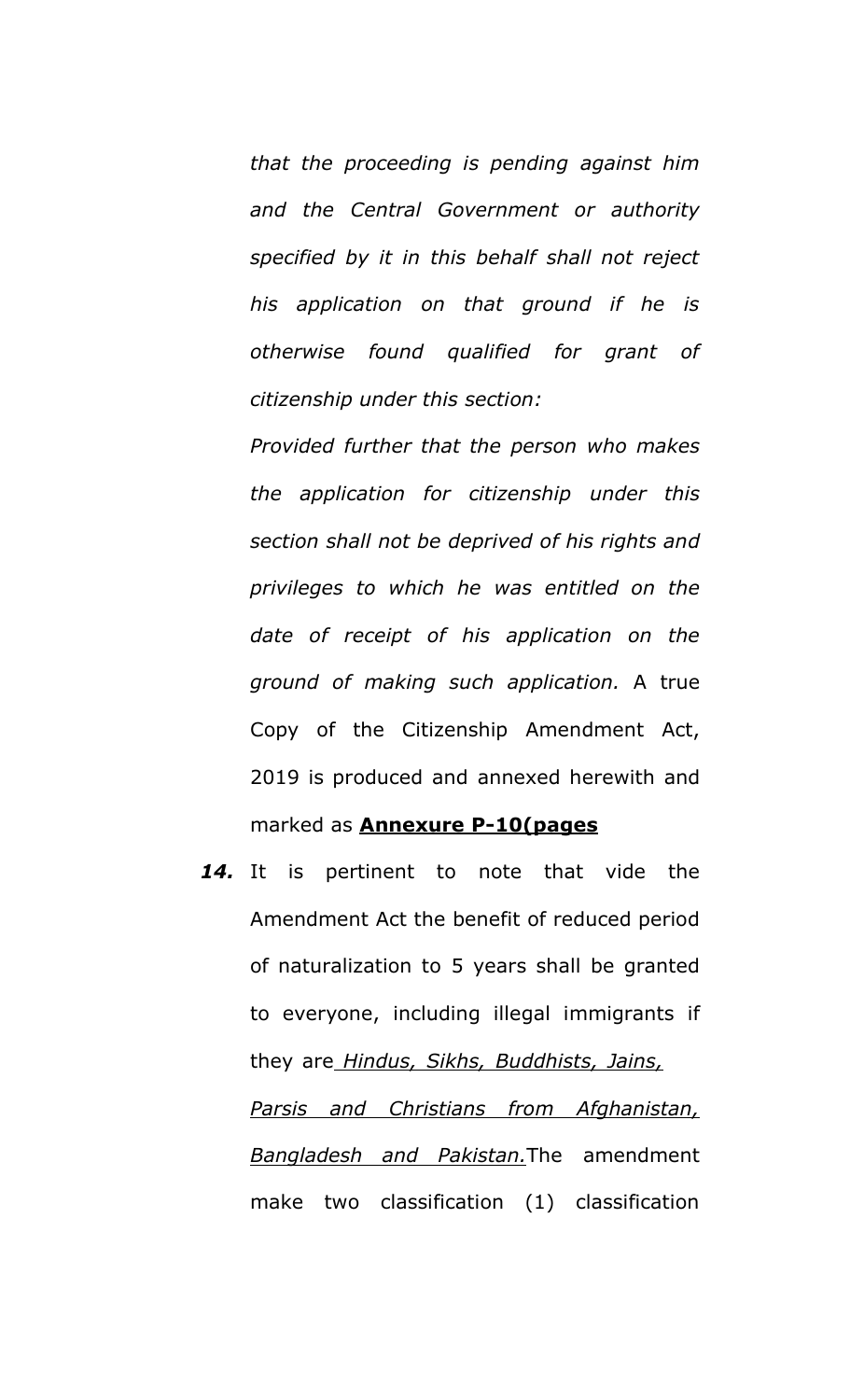based on religion by excluding Hindus, Sikhs, Buddhists, Jains, Parsis and Christians from the ambit of illegal migrants (2) classification based on the country, wherein the benefit of restricting the benefit of naturalization is extended to religious minorities only from Afghanistan, Pakistan and Bangladesh.

- **15.** However, the CA, Act 2019 excluded such benefit to a similarly situated class of persons Muslim illegal migrants/ Hindu illegal migrants from Sri Lanka etc.
- 16. Thus being aggrieved, the Petitioners with leave of this Hon'ble Court are filing the present writ petition under Article 32 of the Constitution of India on inter-alia the following grounds:-

#### **GROUNDS**

**RE: Religion based classification is an impermissible classification and thereby violates Article 14 of the Indian Constitution**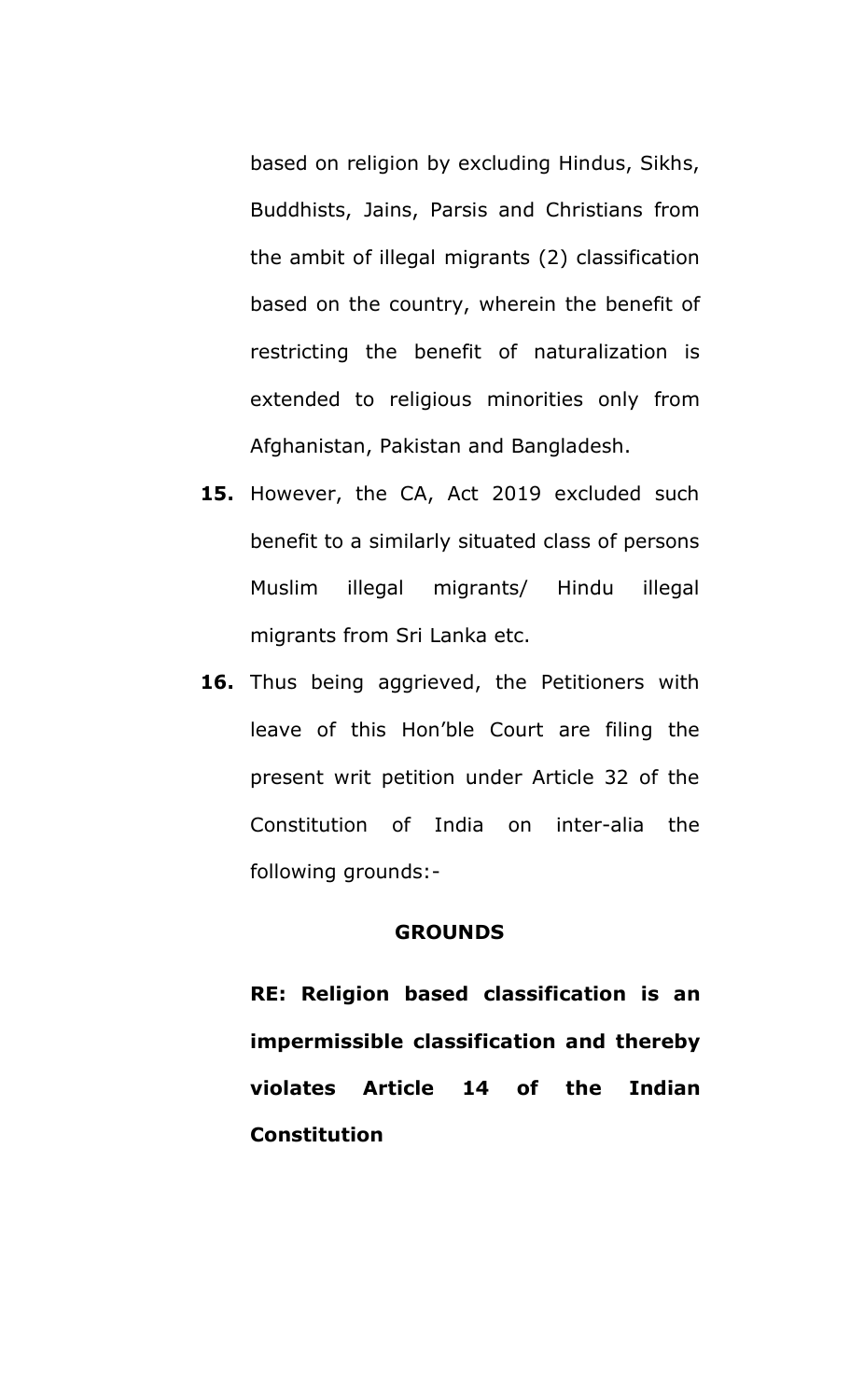- **A.** The Section 2 of CA, Act 2019 amended the definition of illegal migrant and excluded Hindus, Sikhs, Buddhists, Jains, Parsis and Christians from the definition of 'illegal migrant'.
- **B.** Furthermore, the Section 2 of CA, Act 2019 allows the benefit of the naturalization under Section 6B of Citizenship Act is limited to the religious minority Hindus, Sikhs, Buddhists, Jains, Parsis and Christiansfrom the countries limited to Afghanistan, Pakistan and Bangladesh.
- **C.** That, the religion based classification of CA, Act 2019 is an impermissible classification and violates Article 14 of the Indian Constitution.
- **D.** That the CA, Act 2019 does not have reasonable classification based on intelligible differentia. The classification based on religion *ipso facto* violates Article 14 of the Indian Constitution, wherein the legislation effectuate discrimination on the basis of the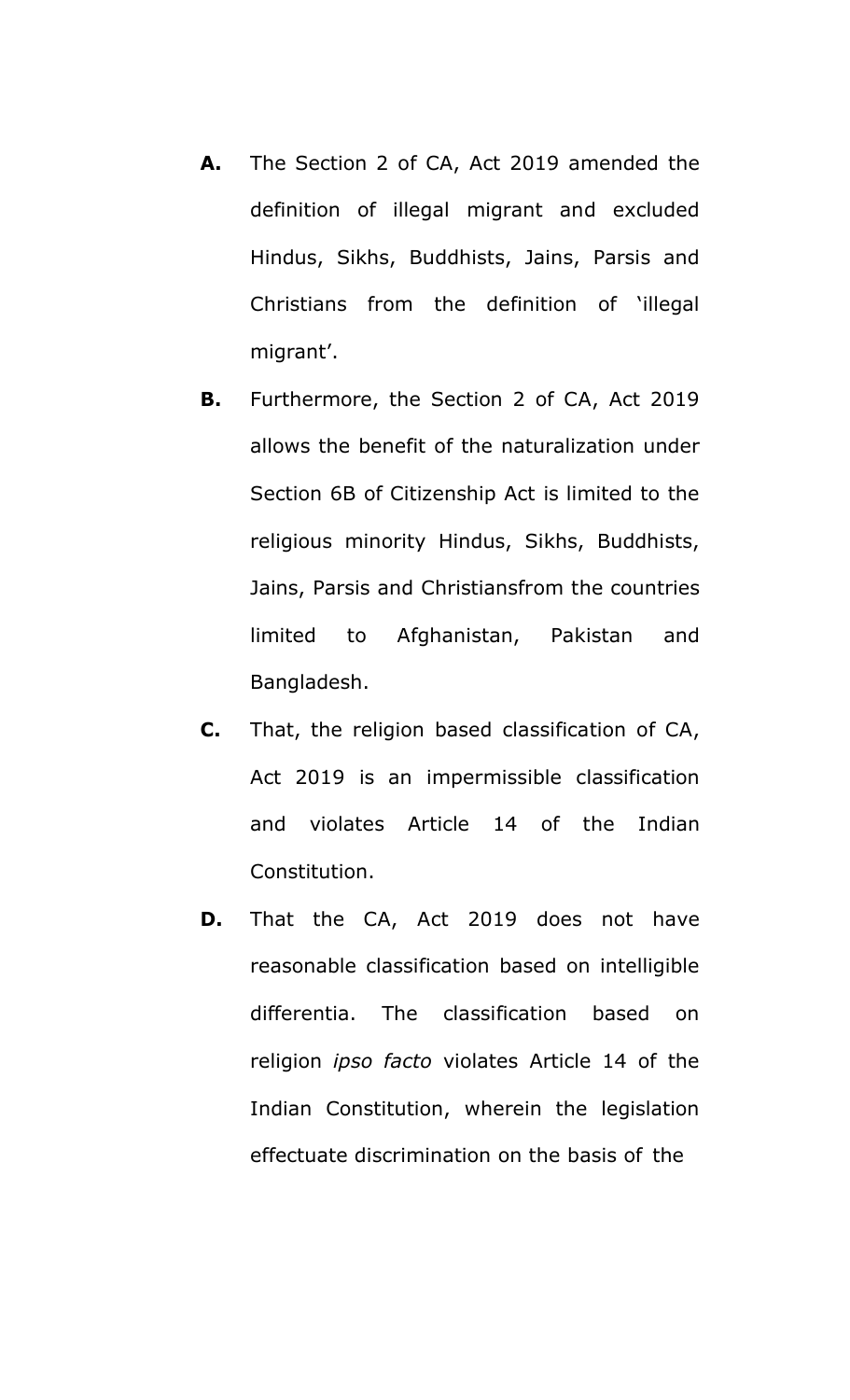intrinsic and core identity of the individual i.e religious identity of the individual.

- **E.** That, CA, Act 2019 explicitly discriminates against the Muslims. The Act extends the benefit to individuals belonging *Hindus, Sikhs, Buddhists, Jains, Parsis and Christians*, but excludes the same benefit to the individuals belonging to the Islam religion. Since, CA, Act 2019 discriminates on the basis of core and intrinsic trait of the individual i.e religion of the individual, it cannot form a reasonable classification based on intelligible differentia.
- **F.** That, this Hon'ble Court in *Navtej Singh Johar* **v** *Union of India* **, (2018)10 SCC 1**, has held that "*where a legislation discriminates on the basis of an intrinsic and core trait of an individual, it cannot form a reasonable classification based on an intelligible differentia".* Similarly, the individuals belonging to the class of Muslims must not be excluded from the benefit under Section 6B of the Citizenship Act, on the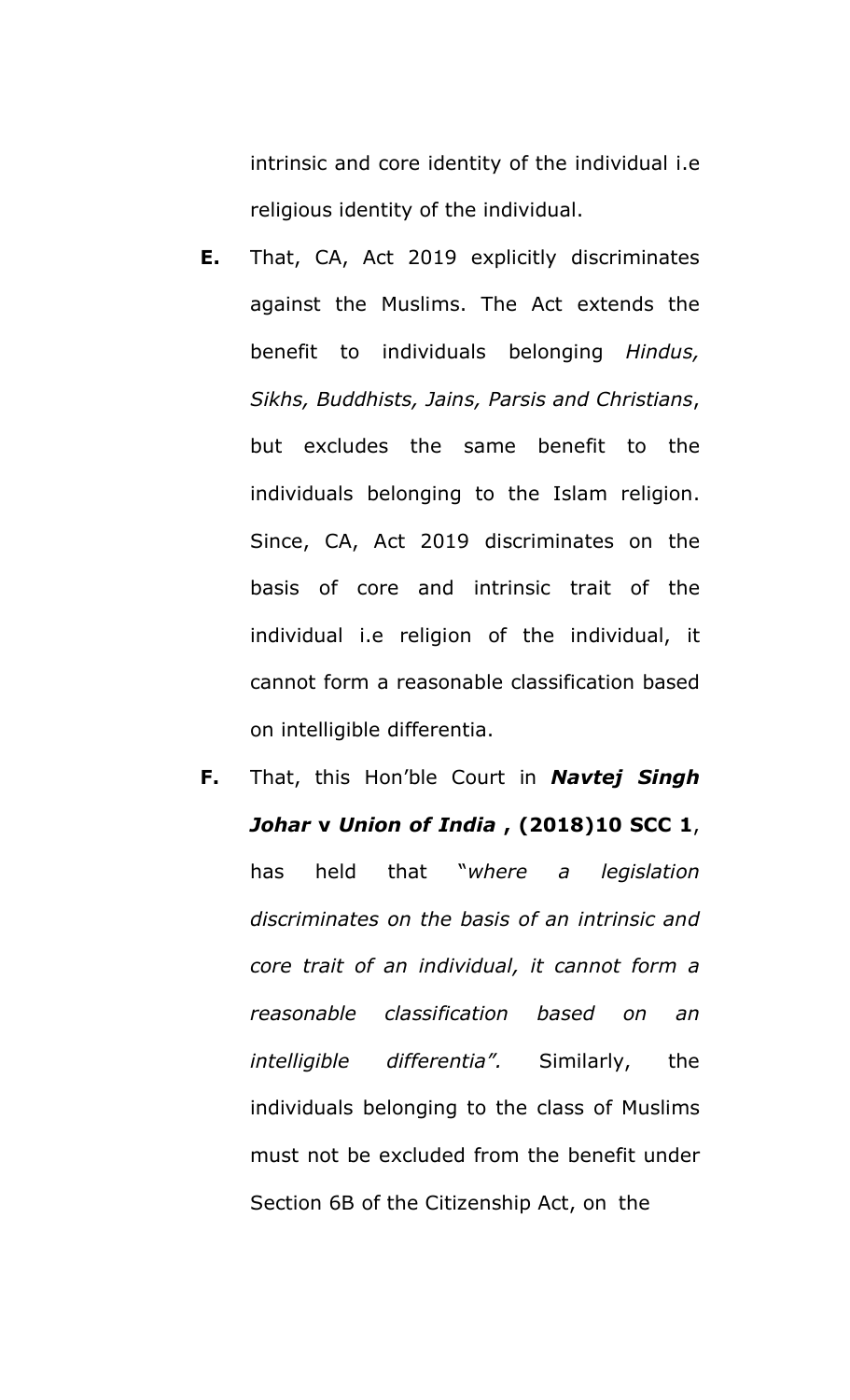basis of their religious identity. Therefore, the religious based classification is impermissible principle to be used for the purpose of classification.

- **G.** That, if the classification is founded on the intrinsic and core element of the individual ground such as race, sex, religion, place of birth and caste. Such classifications are *prime facie* impermissible classification under Article 14 of the Constitution. The CA, Act 2019 has founded its intelligible differentia on the basis of religion, which is core identity of the individual.
- **H.** That, intelligible differentia based on religionclearly constitute discrimination based on impermissible or invalid classification. Hence, of CA, Act 2019 is violation of Article 14 of the Constitution.

**RE: The CA, ACT 2019 does not satisfy the twin test of Article 14 of the Indian Constitution**

**A.** That, the Article 14 of the Indian Constitution envisages that the 'all should be treated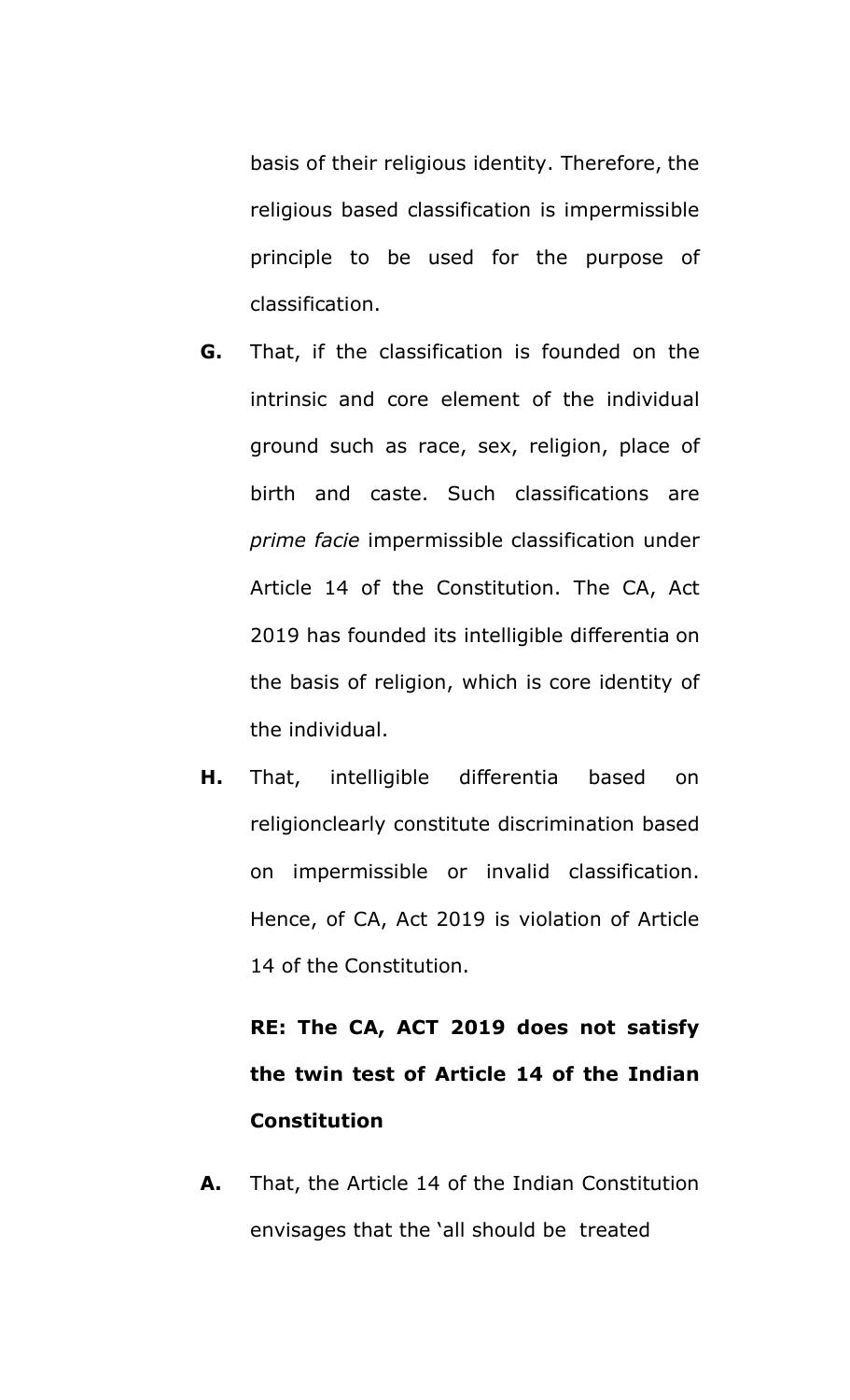equally alike', wherein it implies that the law should give equal treatment for all equals. However, the CA, Act 2019 runs contrary to the concept of equality enshrined in the Constitution.

- **B.** The religious classification of CA, Act 2019 violates the twin test of classification under Article 14, wherein it requires that (*i*) there should be a reasonable classification based on intelligible differentia; and,(*ii*) this classification should have a rational nexus with the objective sought to be achieved
- *C.* That the classification in the CA, Act 2019 is not founded on the basis of intelligible differentia. The yardstick for the purpose of differentiating in the CA, Act 2019 is that the 'religious persecuted minorities' belonging to the country of Afghanistan, Pakistan and Bangladesh. It includes Hindus, Sikhs, Buddhists, Jains, Parsis and Christians, but at the same time exclude other minorities facing discrimination or persecution on the basis of their religious/sect belief, such as *Ahmadiyya*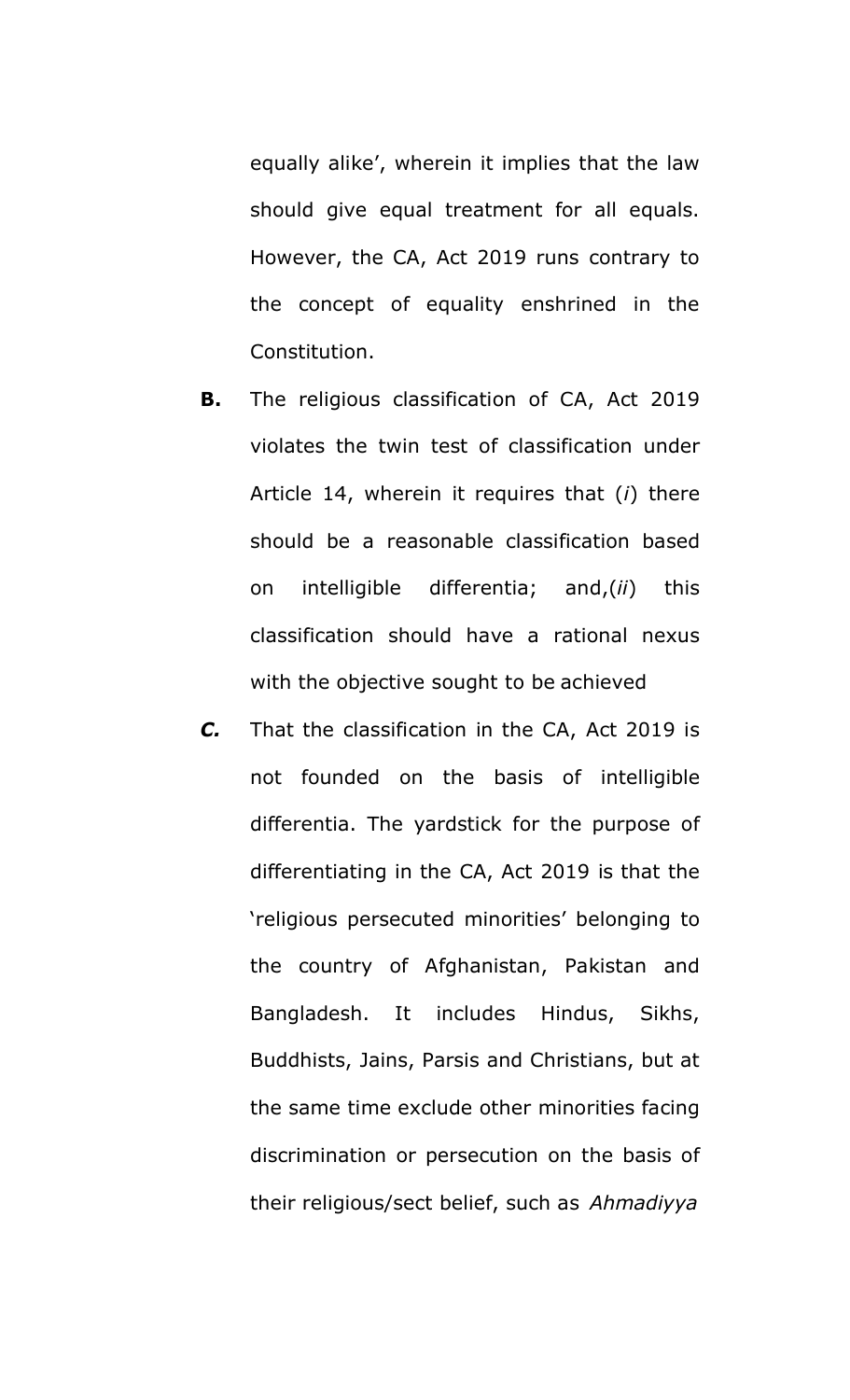*sect* in Pakistan and *Shia Sect* and *Hazara Sect* in Afghanistan.

- **D.** The denial of similar benefit accrued in CA, Act 2019 to the similarly situated persons belonging to the minority sect of Ahmaddiya and Shia sect, who faces similar persecution alike religious minorities (Hindus, Sikhs, Buddhists, Jains, Parsis and Christians) clearly constitutes an unreasonable classification and violates Article 14 of the Indian Constitution
- **E.** That, the classification does not satisfy the nexus prong test of Article 14. If the object of the CA, Act 2019 is to protect the 'minorities who faced religious persecution in Afghanistan, Pakistan and Bangladesh', then, the Ahmaddiyya and Shia sect from these countries are entitled to equal treatment for the benefit of CA, Act 2019. It is well documented that the sect baseddiscrimination within the religion exists in Pakistan and Afghanistan. Therefore, the extension of benefit of CA Act, 2019 to the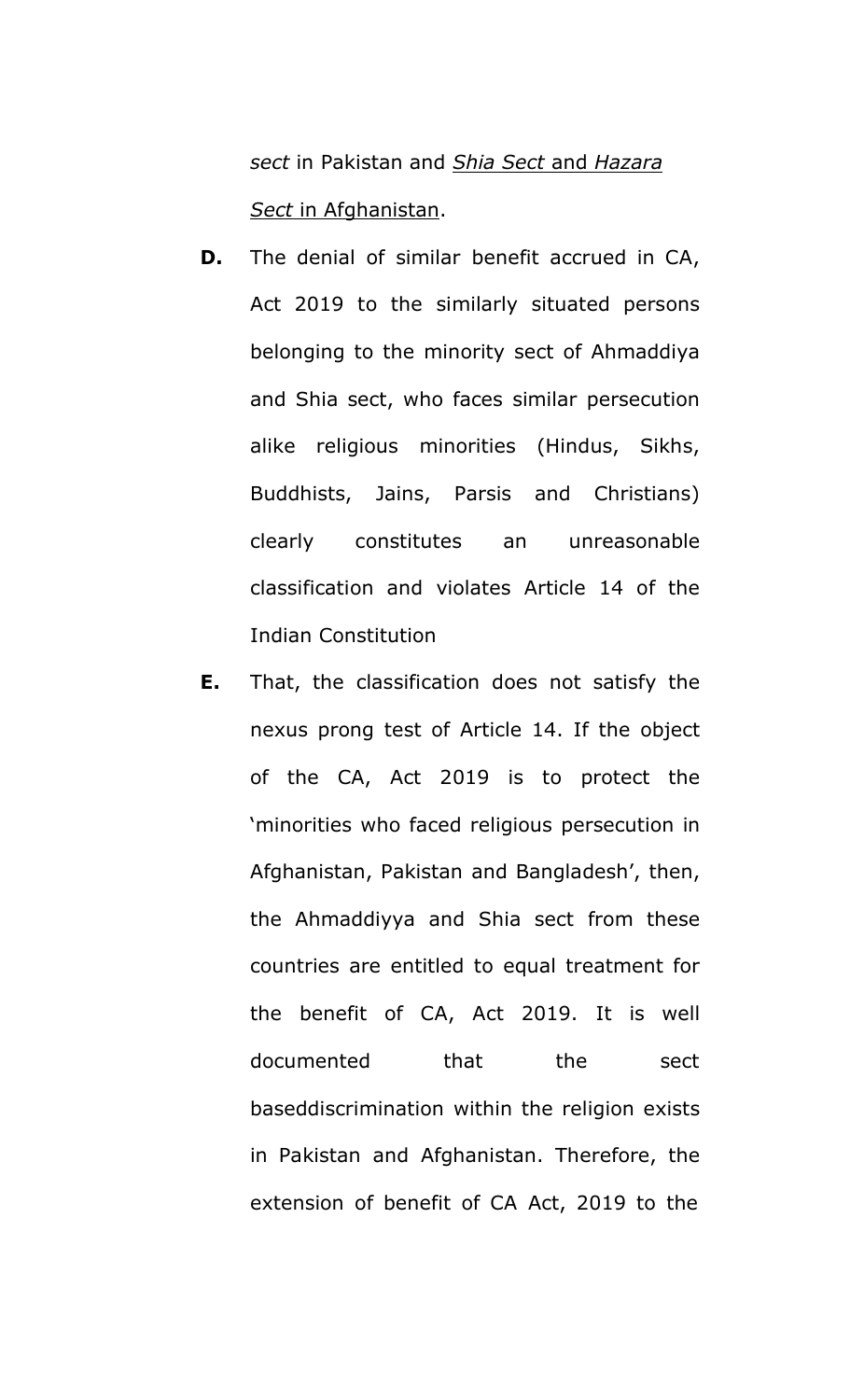religious minority such as Hindus, Sikhs, Buddhists, Jains, Parsis and Christians, but denying the same to Ahmaddiyyas, Hazaras and Shia sect within these countries is unable to satisfy that the nexus prong of objective sought to be achieved, which is protection of minorities facing religious persecution in the Afghanistan, Pakistan and Bangladesh.

**F.** Therefore, the CA, Act 2019 is a violation of Article 14 of the Indian Constitution.

# **RE: The Religious/Country based classification of CA, Act 2019 is manifestly arbitrary and unreasonable**

- **A.** The Section 2 of CA, Act 2019 provides two classifications for the purpose of excluding from the definition of 'illegal migrant' and granting the benefit of naturalization under Section 6B of the citizenship Act.
- **B.** Apart from the religious based exclusion of Muslims from the benefit of acquiring citizenship through naturalization. The benefit is limited to religious minorities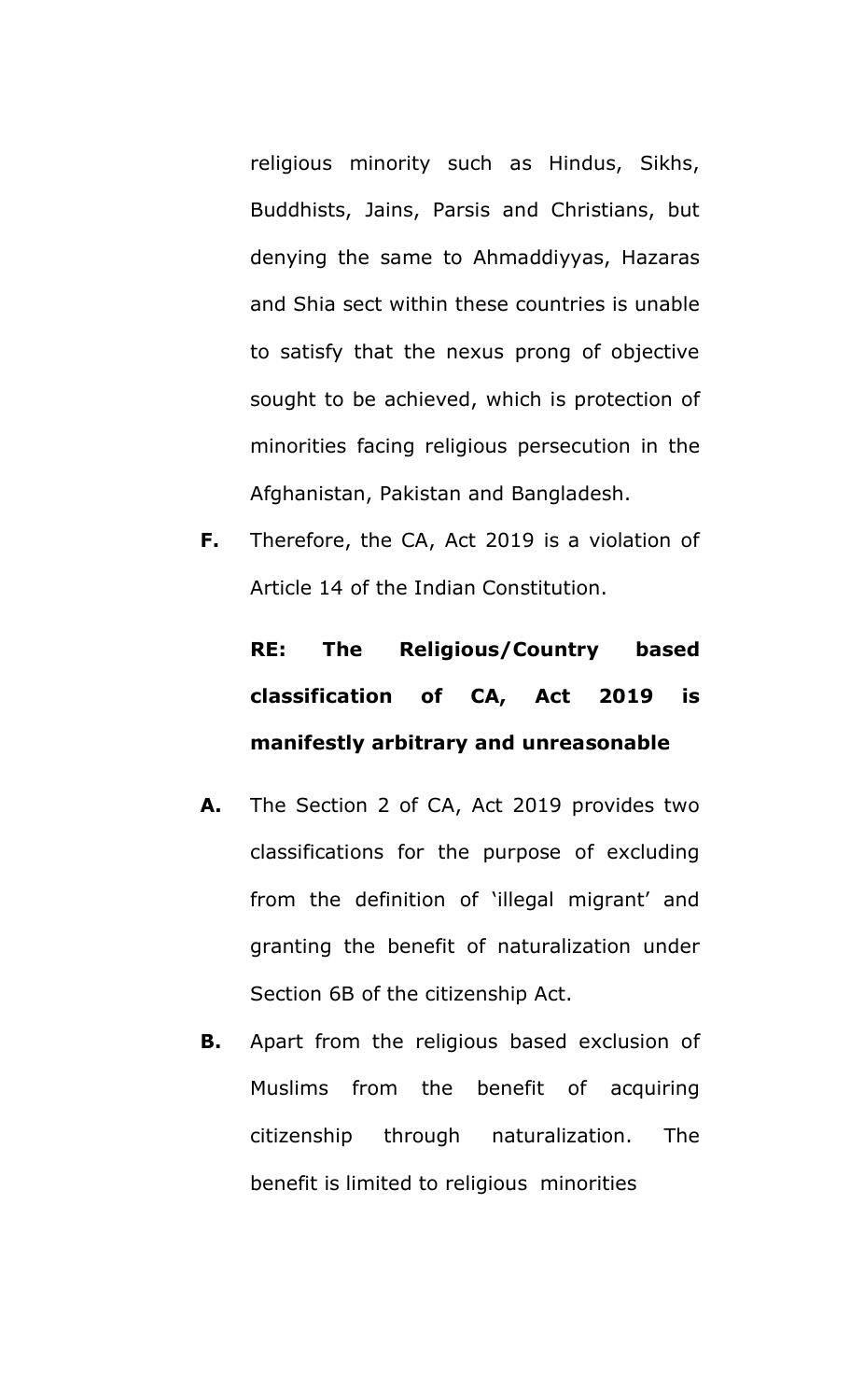belonging to Pakistan, Afghanistan and Bangladesh.

- **C.** That, the object of the CA, 2019 is to 'protect those have faced religious faced persecution in Afghanistan, Bangladesh and Pakistan'. However, the CA, Act 2019 does not lay down the principle on which these aforesaid three countries were chosen to grant protection to the religious minorities. It also does not explain how the claims of persecution are being believed en masse.
- **D.** That, the arbitrary classification of the aforesaid countries without any rationale, or standard principles constitutes manifest arbitrariness and violates Article 14 of the Indian Constitution.
- *E.* That, this Hon'ble Court in *Sharma Transport v. Govt. of A.P.***, (2002) 2 SCC 188,** wherein Para 25 states that *"the expression "arbitrarily" means: in an unreasonable manner, as fixed or done capriciously or at pleasure, without adequate determining principle, not founded in the*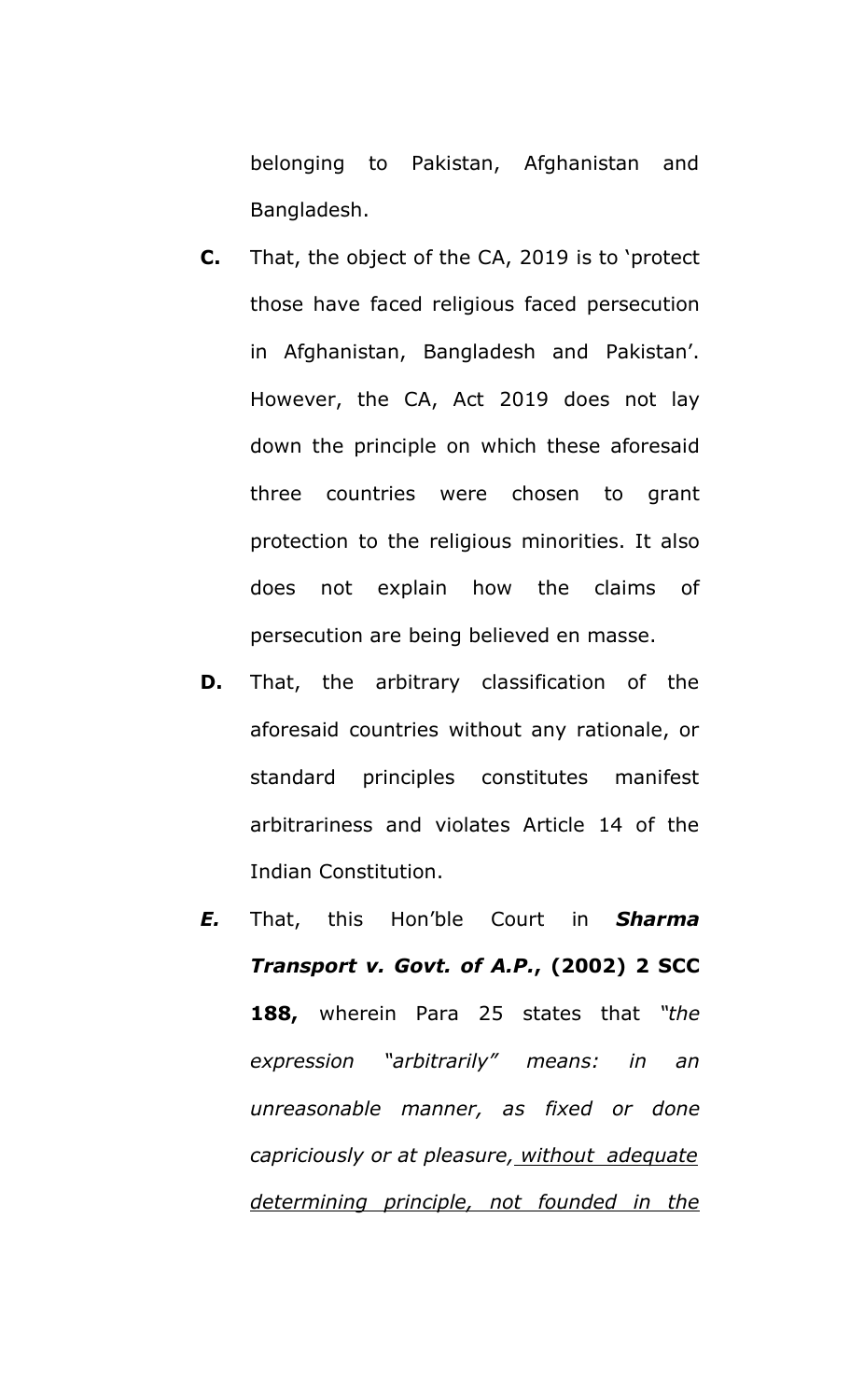*nature of things, non-rational, not done or acting according to reason or judgment, depending on the will alone".*

- *F.* This Hon'ble Supreme Court in *Shayaro Bano v Union of India (2017) 9 SCC 1*had also noted that "*And a constitutional infirmity is found in Article 14 itself whenever legislation is "manifestly arbitrary" i.e. when it is not fair, not reasonable, discriminatory, not transparent, capricious, biased, with favouritism or nepotism and not in pursuit of promotion of healthy competition and equitable treatment. Positively speaking, it should conform to norms which are rational, informed with reason and guided by public interest, etc."*
- **G.** That, the country based classification of the CA Act 2019 is manifestly arbitrary. The impugned Section 2(1)(b) of CAB, Act 2019 only permits the illegal migrant belonging to religious minorities, who faced persecution from the Afghanistan, Pakistan and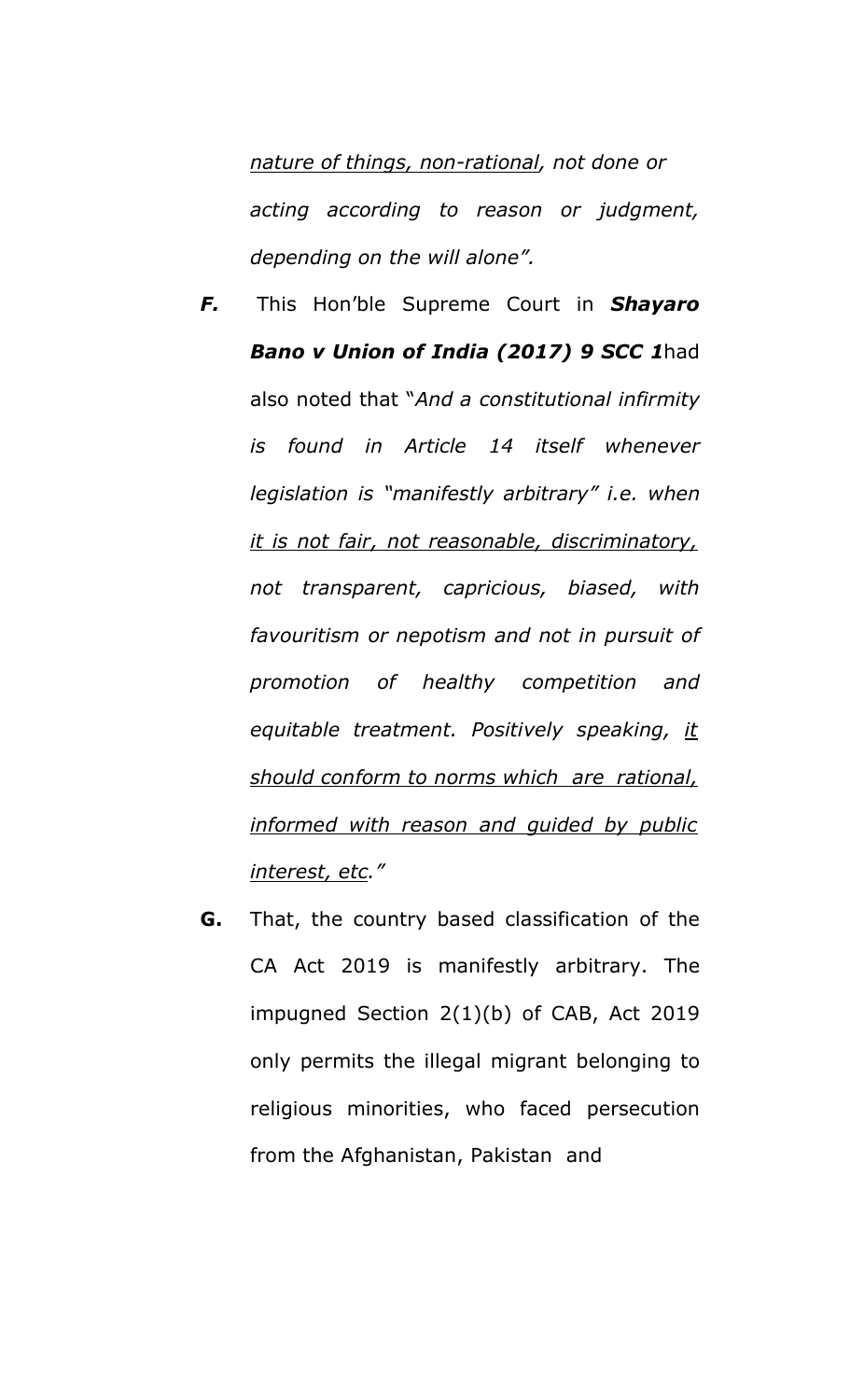Bangladesh would be entitled to benefit of naturalization by virtue of CA, Act 2019.

- **H.** However, the CA, Act 2019 does not prescribed any standard principle or norm behind choosing aforesaid three neighboring countries, whereby it does not extend the benefit to religious minorities belonging to other neighboring counties such as Sri Lanka, Myanmar, Nepal and Bhutan.
- **I.** That, the classification of Afghanistan, Pakistan and Bangladesh is not founded on rationale principle to justify a separate special treatment for the religious minorities facing persecution on the basis of religion.
- **J.** That, if the quiding principle of the Indian Government to single out the Pakistan, Bangladesh and Afghanistan, is because there exist religious persecution. There exist religious persecution in higher degree of harm in Sri Lanka and Myanmar. Sri Lankan Eelam Tamil had faced religious and ethnic persecution from the Sri Lankan Government and Rohingya Muslims in Myanmar had also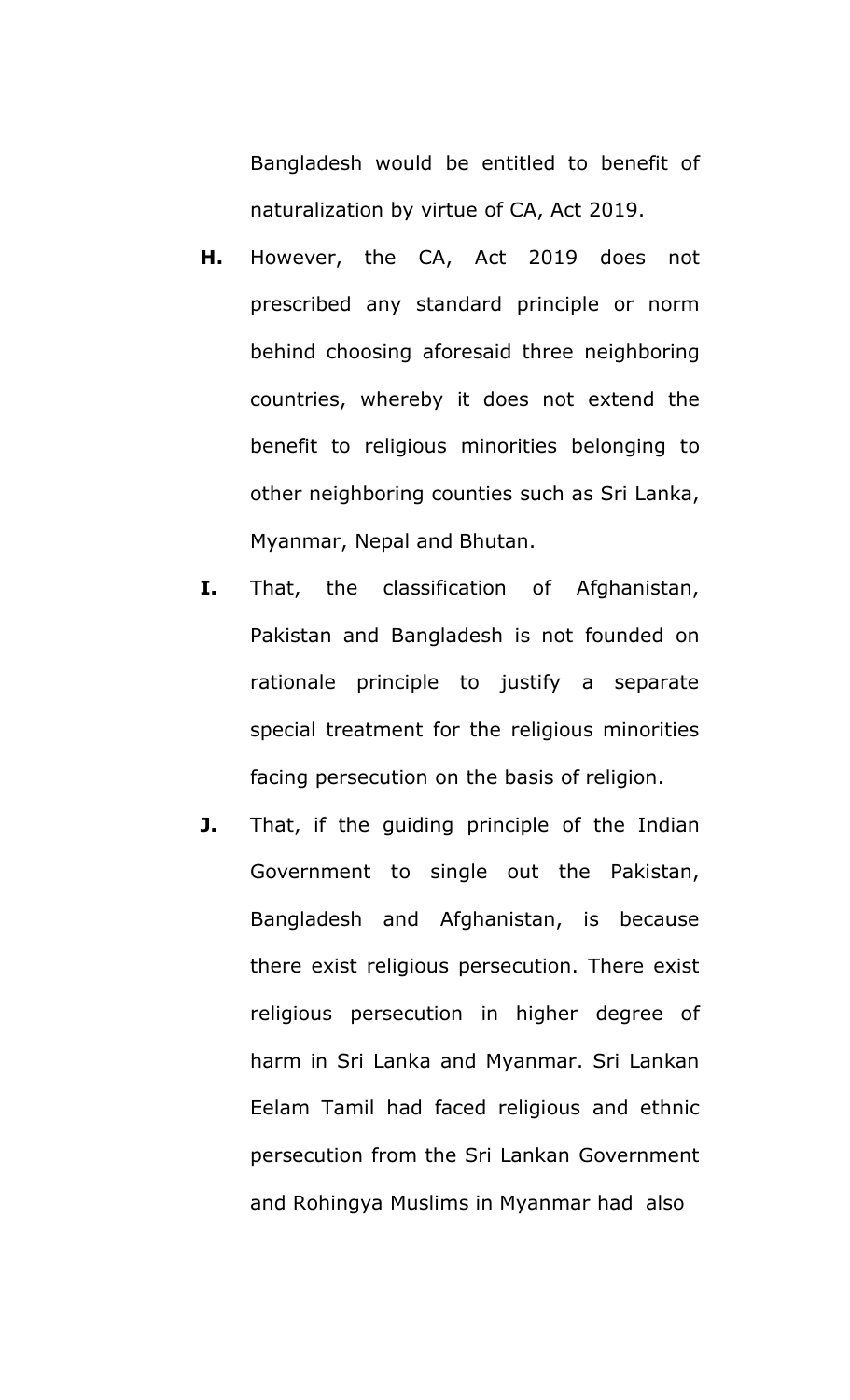faced the most extreme forms of inhumane persecution at the hands of Myanmar Army. Therefore, there is no guiding principle to single out three countries (Afghanistan, Pakistan and Bangladesh) and extend the benefit of citizenship through naturalization to the religion minorities of the aforementioned three countries.

**K.** That, if the Indian Government argues that the guiding principle of country classification is that the aforementioned three countries have a state religion i.e Islam. As a result, there would be higher chances of religious persecution. But, the neighboring state of Sri Lanka also has a State religion, which prescribes Buddhism as the State religion. Therefore, there are no guiding principles on which these aforementioned three countries were pick and choose by the Indian Government in the CA, Act 2019, for the purpose of granting benefit of Citizenship through naturalization.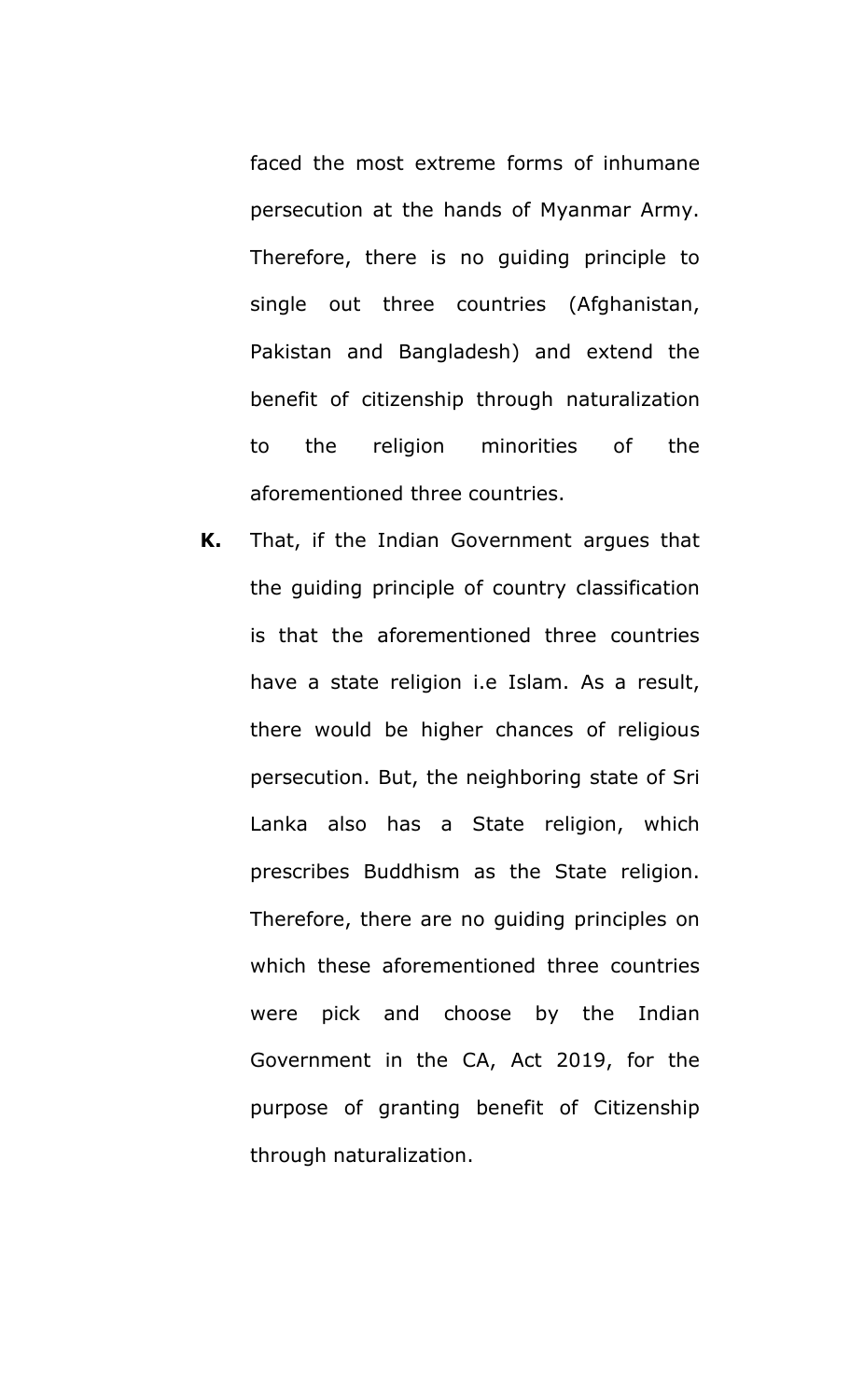**L.** That, the country classification of Afghanistan, Pakistan and Bangladesh without any guiding principle, standard norm, or rationality clearly constitutes the classification as manifest arbitrariness and unreasonable.

**RE: CA Act, 2019 is based upon a classification that has no rational relation with the apparent object sought to be achieved by the Act**

- **A.** That the Act selects religion as the basis of deciding which a refugee to be treated as illegal irrespective of the fact whether she has been discriminated against religiously or not. This basis bears no rational relation with the apparent object sought to achieved by the Act, giving relief to refugees who face religious discrimination.
- **B.** That the clubbing of Afghanistan, which was not a part of British Indian territory, with Pakistan and Bangladesh, who were, ipso facto demonstrates that the countries have been chosen carefully to discriminate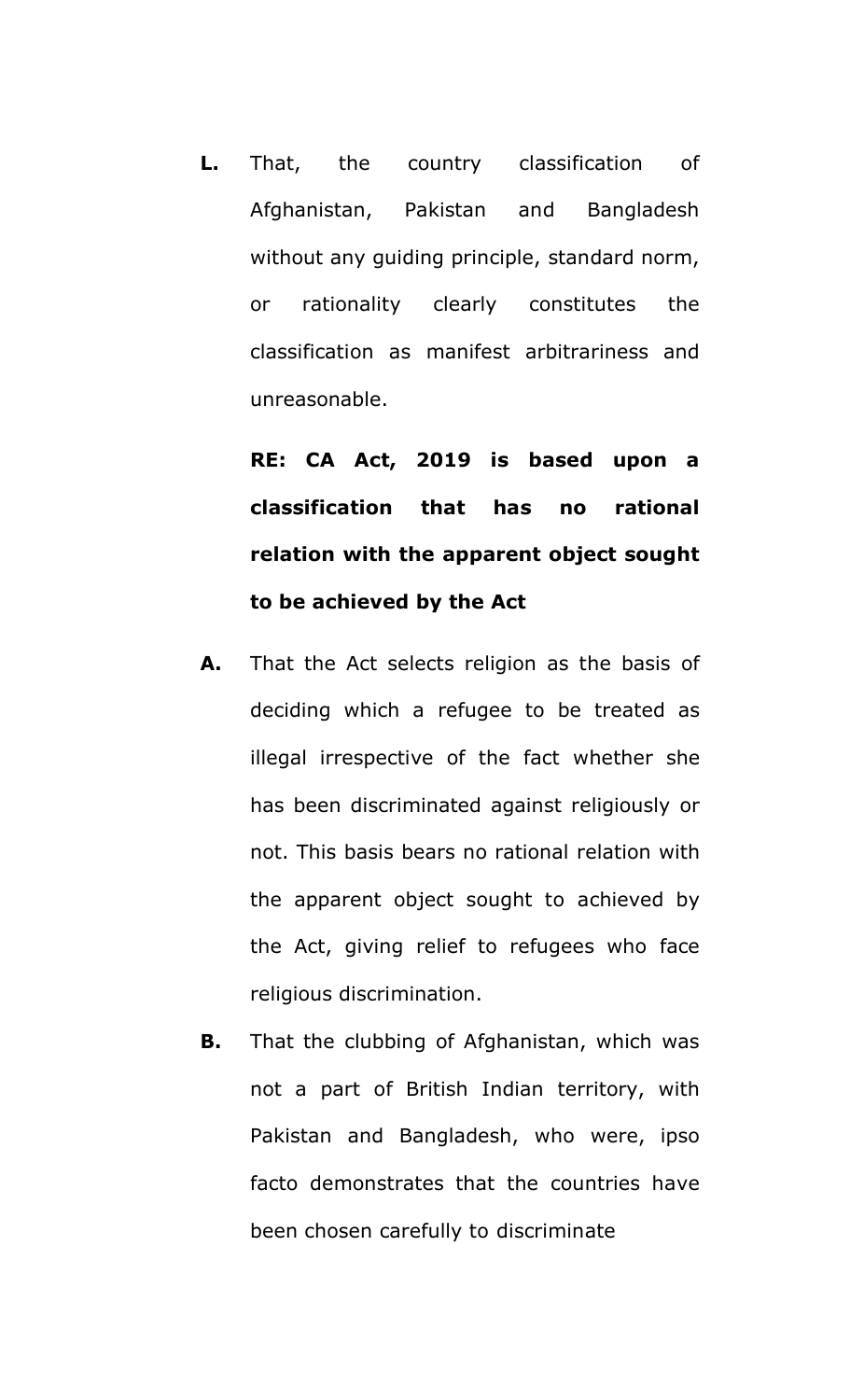between refugees on religious basis having no rational relation with the apparent object of the Act. C. The choice of the three countries while not including China, Sri Lanka and Burma demonstrates that the intention of the classification was exclusion of refugees from citizenship in religious basis.

**C.** The Amendment Act is destructive of the basic structure of one of the pillars of the Constitution of India, to wit, secularism and having the effect of violation of the article 51 of the Constitution of India of promotion of international peace and order by alienating all Islamic countries and fostering respect for international law on refugees, that does not permit discrimination on the basis of religion (Refugee Convention 1951).The principle enunciated in the Charter of the United Nations is that human beings shall enjoy fundamental rights and freedoms without discrimination.The legislation is manifestly arbitrary seeking to draw an artificial distinction between refugees who flee on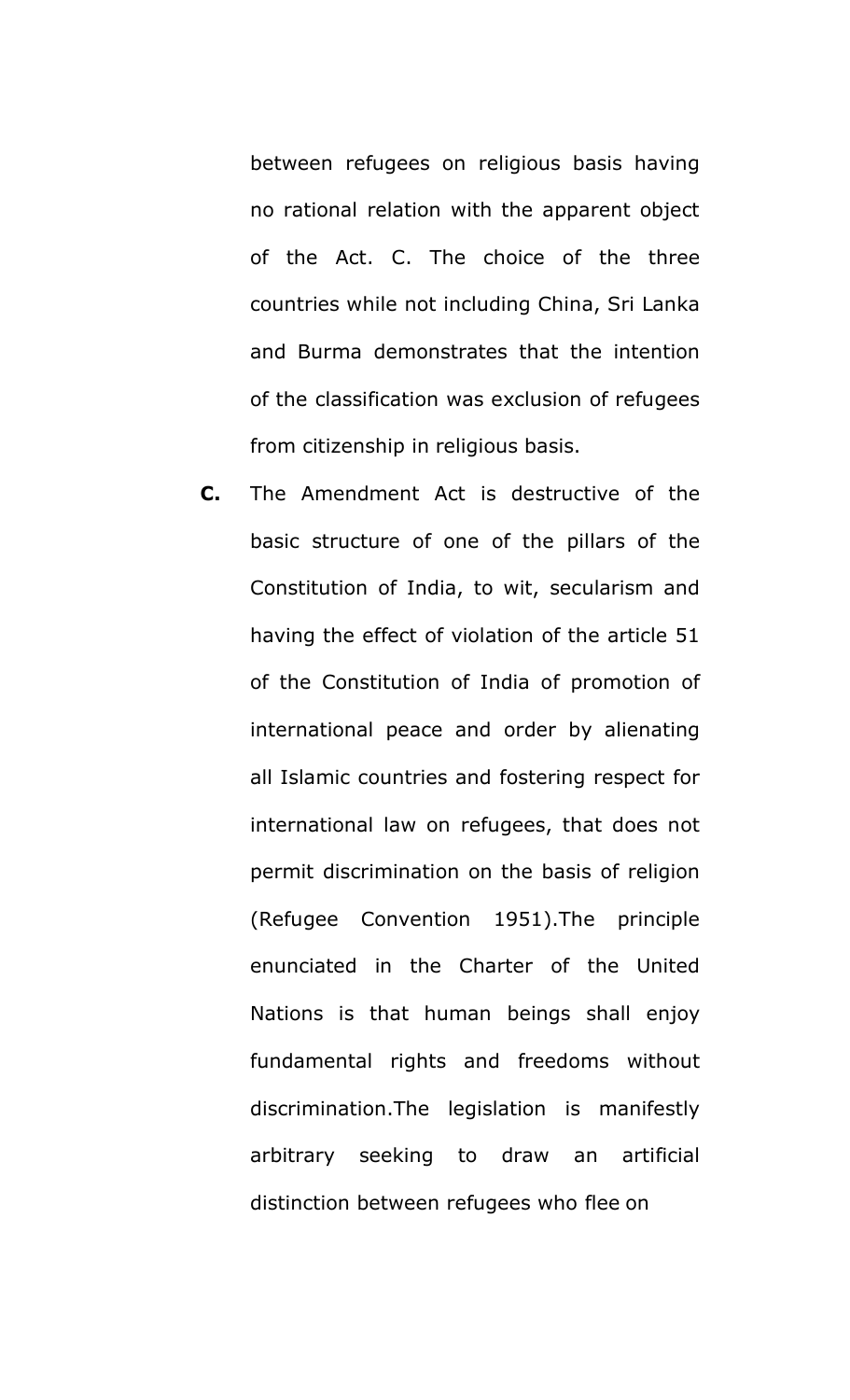account of alleged religious persecution and all other refugees. It further draws a distinction between the Muslim refugees who have been subjected to alleged religious persecutionand the Hindu, Sikh, Christian and Parsi refugees. It arbitrarily presumes that all Hindu, Sikh, Jain, Christian and Parsi refugees have fled their home countries solely on account of religious persecution. Additionally, the legislature has deliberately selected Pakistan, Bangladesh and Afghanistanand excluded China and Myanmar solely to discriminate on the basis religion in deliberate defiance of article 14 of the Constitution of India.

**RE: The Direct and Inevitable consequence of CA, Act 2019 shall be that the Pan-India NRC and proceeding before Foreigner Tribunal would be exclusively reserved to the Muslims and thereby violates Article 14 of the Indian Constitution**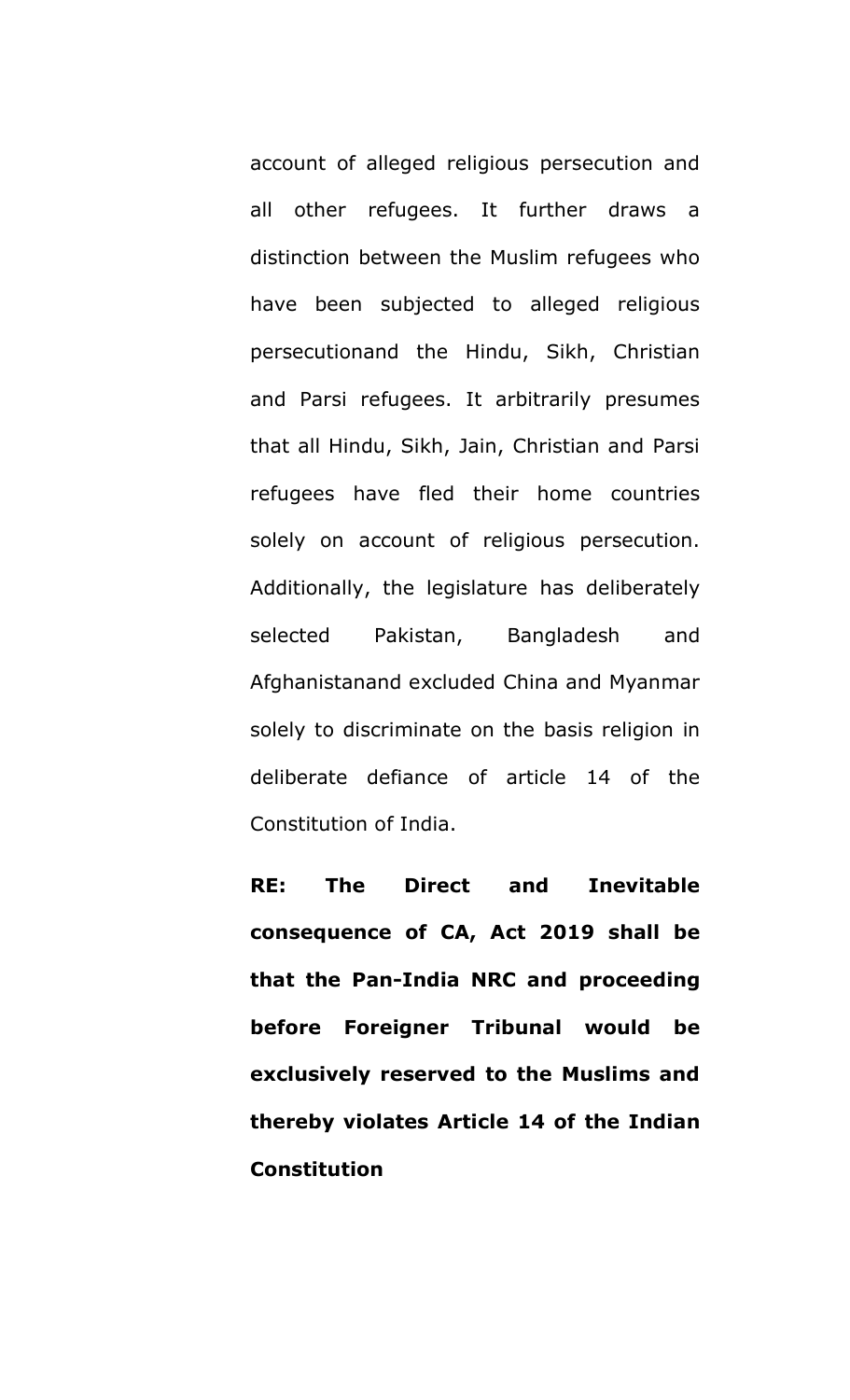- **A.** That, the fundamental rights violation of CA, Act 2019 must be adjudged in the light of 'direct and inevitable effect' of the legislation on the individuals belonging to the Muslim migrants.
- *B.* That, it is now well settled law that the fundamental rights violations are considered on the basis of direct and inevitable consequence of the statute. This Hon'ble Court in **Bachan Singh v. State of Punjab, (1982) 3 SCC 24,** wherein it was observed *"that in order to locate the fundamental right violated by a statute, the court must consider what is the direct and inevitable consequence of the statute. The impugned statute may in its direct and inevitable effect invade more than one fundamental right and merely because it satisfies the requirement of one fundamental right, it is not freed from the obligation to meet the challenge of another applicable fundamental right."*
- **C.** That, the direct and inevitable consequence of promulgating the CA, Act 2019 would be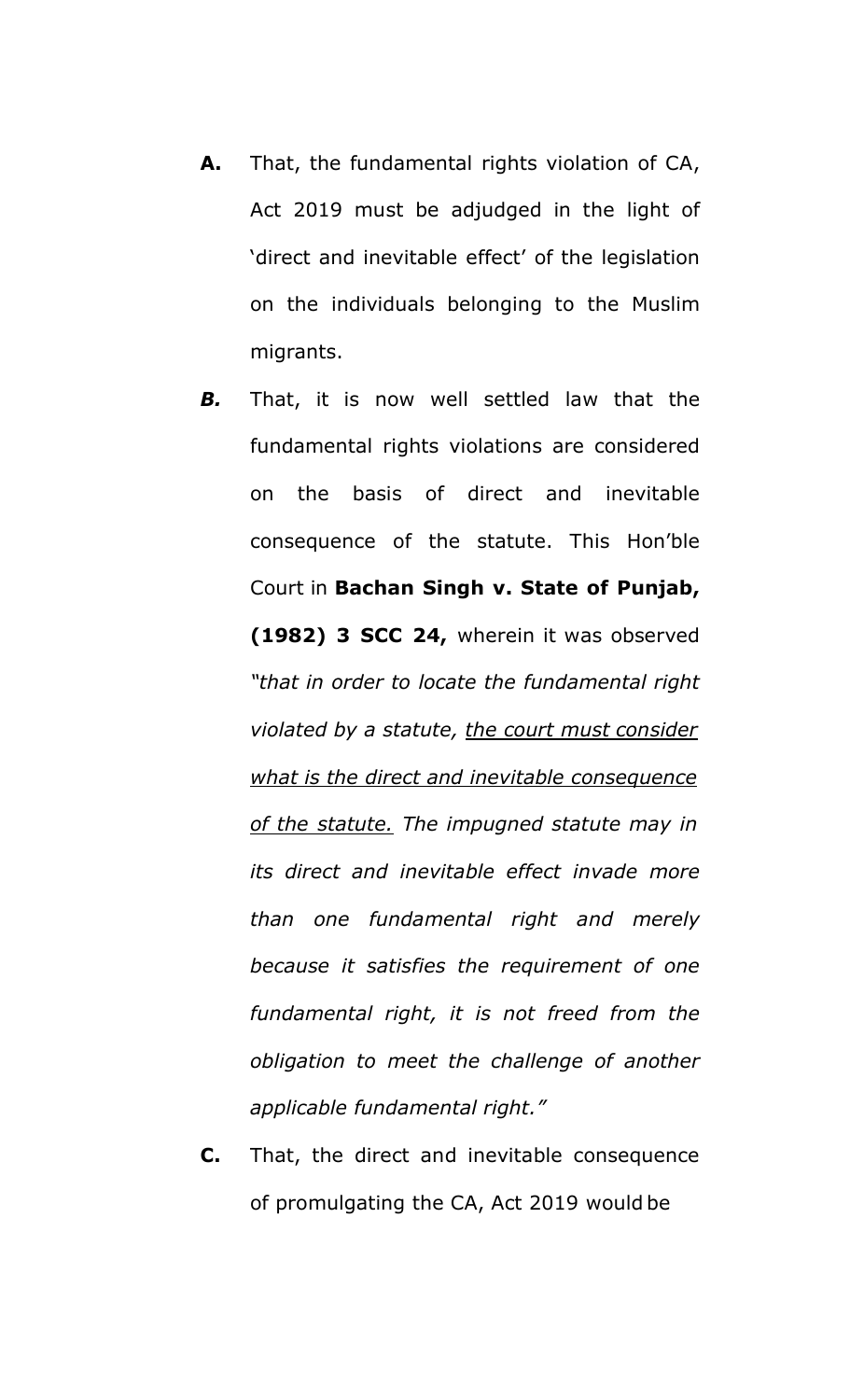that the Hindu migrants excluded from the final list of NRC for the residents in Assam published on 31.08.2019, wouldbe entitled to get benefit of naturalization under Section 6B of Citizenship Act. However, the Muslim migrants who stand in equal footing with the Hindu migrants, are nevertheless denied the same legal protection.

- **D.** That, the proceedings before the Foreigner Tribunal to determine whether the excluded person from NRC List are illegal migrants, shall be exclusively reserved to the individuals belonging to the religious identity i.e Islam.
- **E.** That, the CA, Act 2019 by design and default ensures that the people excluded from the NRC list, who are belonging to the religion of Hindus, Sikhs, Buddhists, Jains, Parsis and Christians would be able to seek protection under get benefit and protection under CA, Act 2019. However, the people excluded from the NRC list belonging to Muslim identity would face proceeding of Foreigner Tribunal.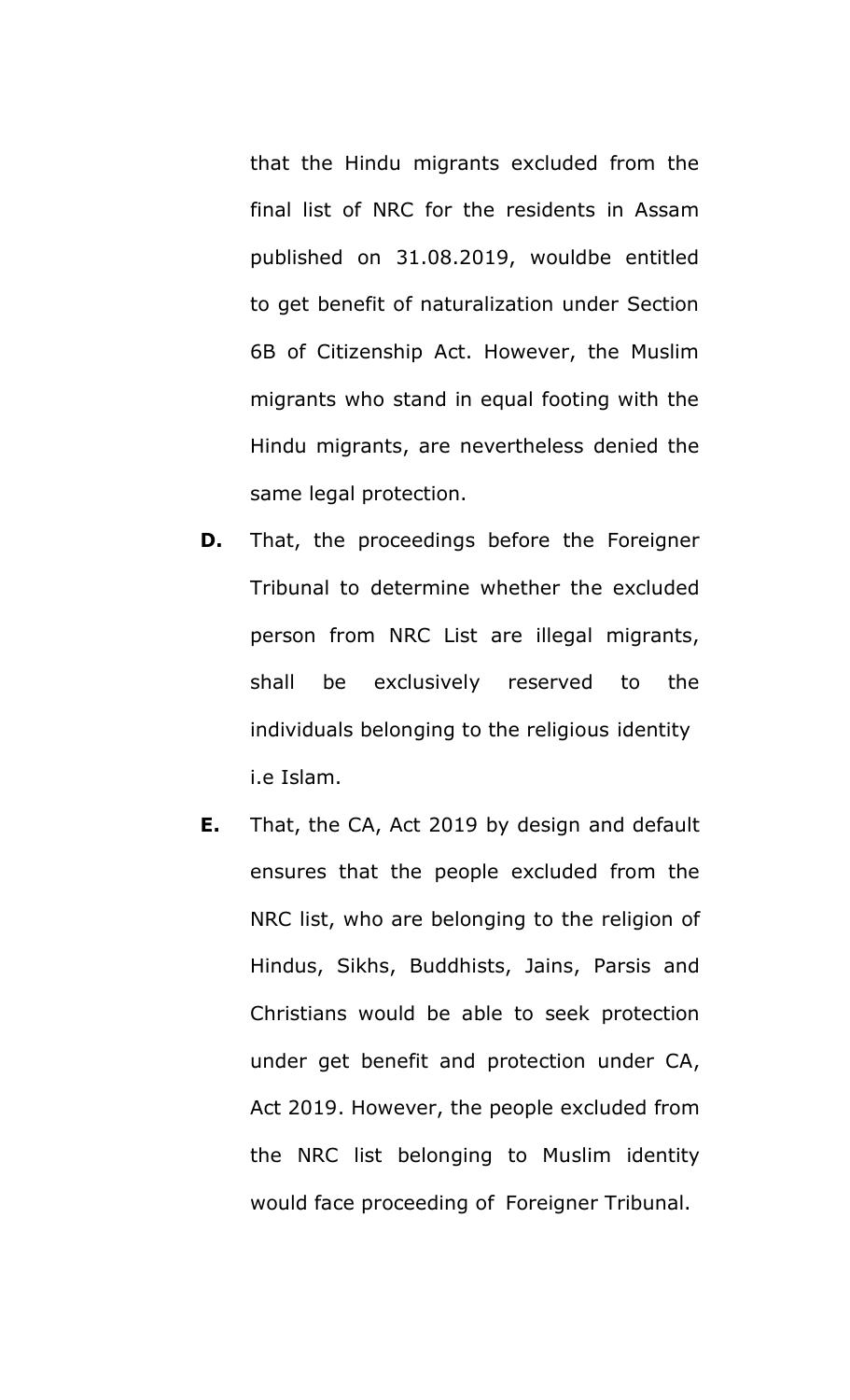Therefore, the CA, Act 2019 ensures that the proceeding before the Foreigner Tribunal and detention would be directly targeted against the Muslims alone.

- **F.** On 20.11.2019, the Home Minister of Government of India announced the plan to start Pan-India NRC. The people fail to prove their citizenship credentials through documentary evidence would be excluded from the National Register of Citizens (NRC).
- **G.** That, the CA, Act 2019 ensures that the excluded person belonging to Non-Islam category would be entitled to get the benefit and protection of Section 6B of Citizenship Act. But, the excluded persons belonging to the Islam religion are blatantly discriminated and denied the protected vested under Section 6B of Citizenship Act.
- **H.** As a result, the inevitable consequence of Pan-India NRC would be that, it ensures that the declared 'illegal migrant' would be no one except people belonging to the religion of Islam. Additionally, the corollary of the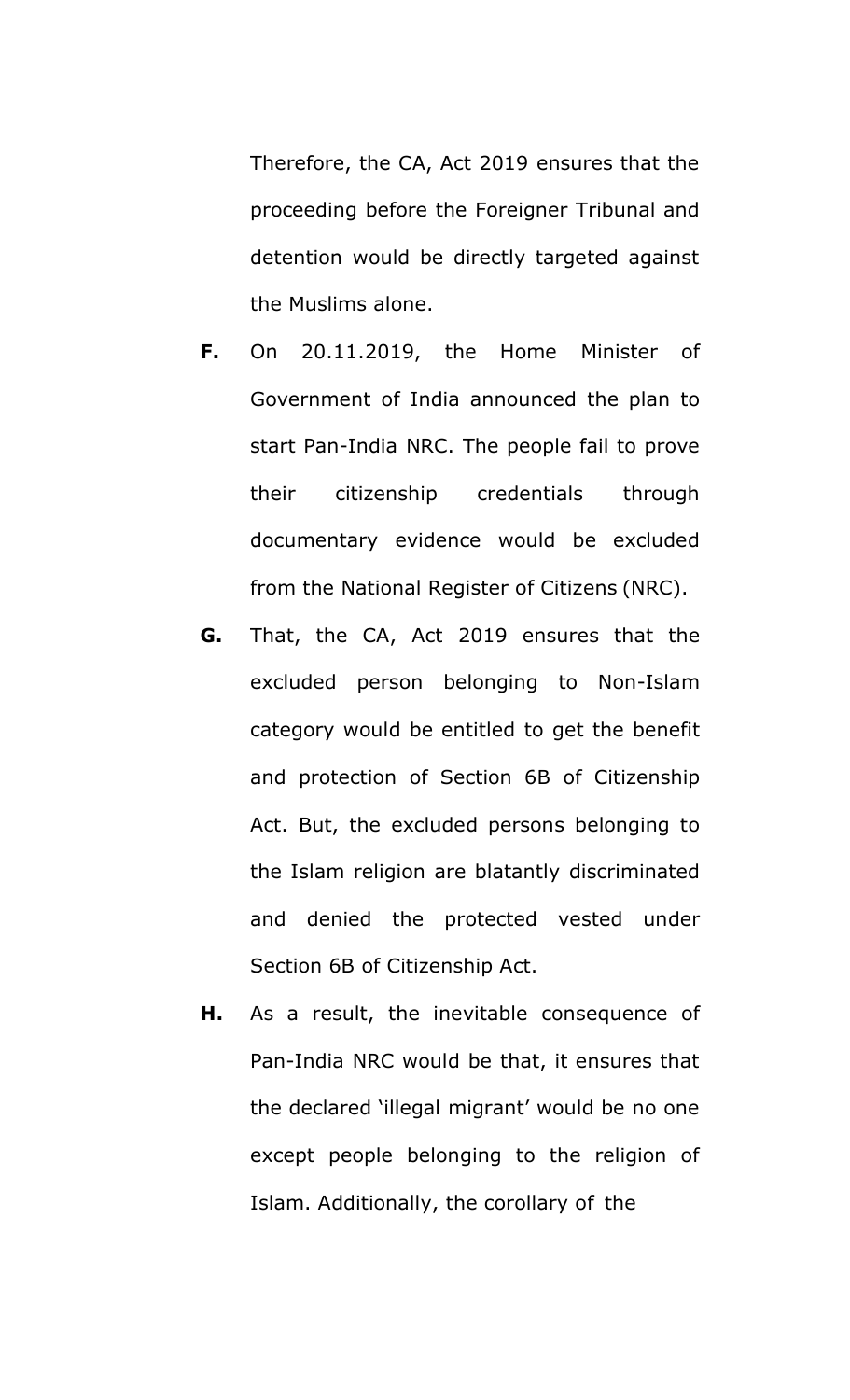aforesaid act is that the detained illegal migrant would be disproportionately comprised of people belonging to the Islam religion.

**I.** Therefore, there is a direct and inevitable consequence of CA, Act 2019 is that penal consequences of failing to prove citizenship shall be exclusively or at least disproportionately targeted against the persons belonging to the religion of Islam. Hence, it violates Article 14 of the Indian Constitution.

**RE: The CA Act 2019 violates the core principle of secularism and thereby violates basic structure of the Constitution**

- **A.** That, the CA, Act 2019 also violates the principle of secularism, which is being considered as the basic structure of the constitution.
- **B.** That, this Hon'ble Court of India in *S.R. Bommai v. Union of India***, (1994) 3 SCC 1**, has unequivocally held that 'Secularism is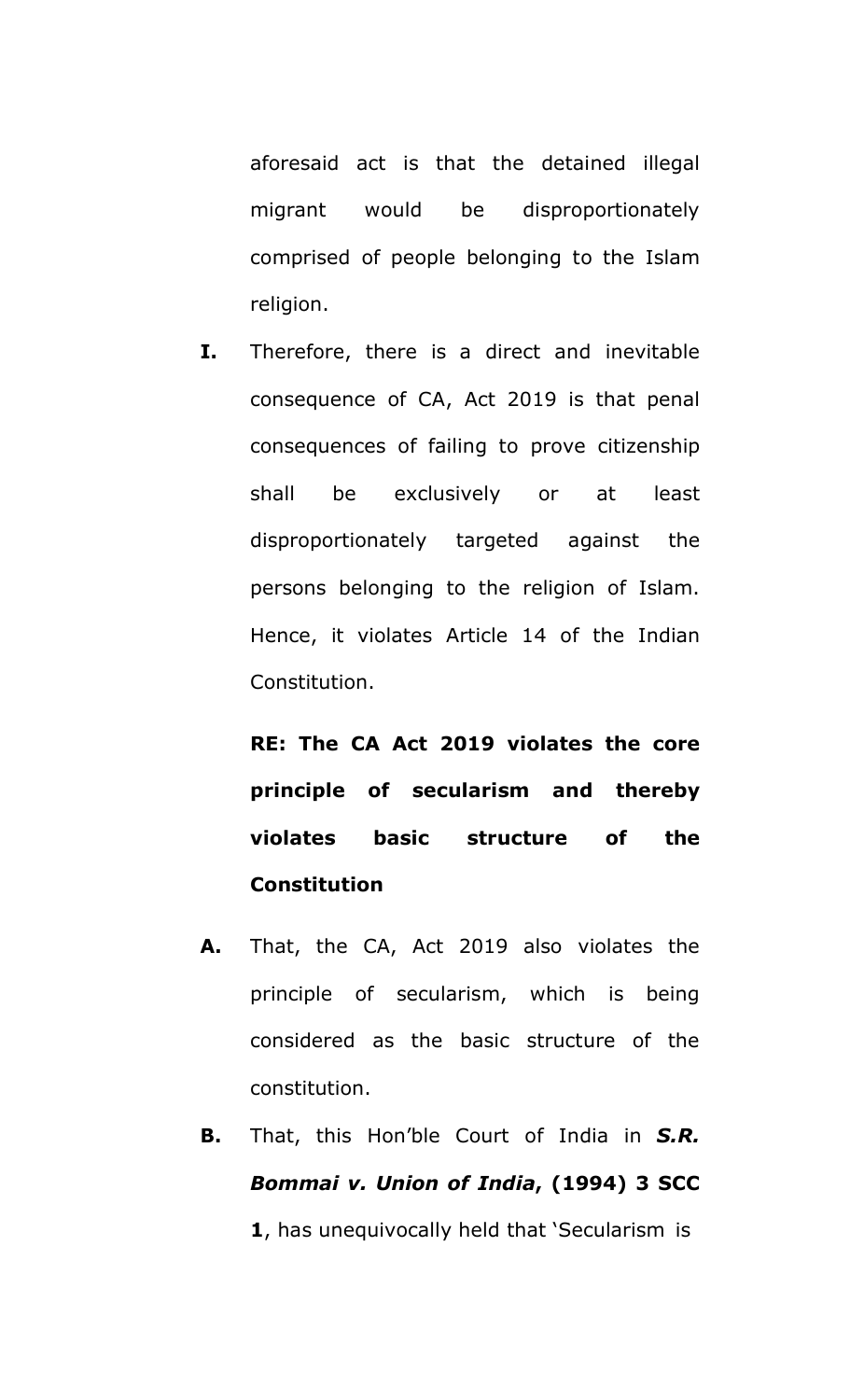part of the basic structure of the constitution'. As a result, the concept of secularism pervades and embedded in the constitution philosophy.

- **C.** That, one of the basic principle of secularism is that, it explicitly and implicitly prohibits the establishment of theocratic state and prevents the State from identifying itself associated or favoring any particular religion or religious sect or religions. The State is mandated to accord equal treatment to all religions and religious sects and denominations. This same was substantiated by this Hon'ble Court in *S.R. Bommai v. Union of India***, (1994) 3 SCC 1.**
- **D.** That, the CA, Act 2019 incorporates a process of acquiring citizenship on the basis of religious identity. The person belonging to the Islam religion would not able to acquire citizenship through naturalization. The CA, Act 2019 implicitly enabled a citizenship law based on religion. It had explicitly associated or favored a group of religion such as Hindus,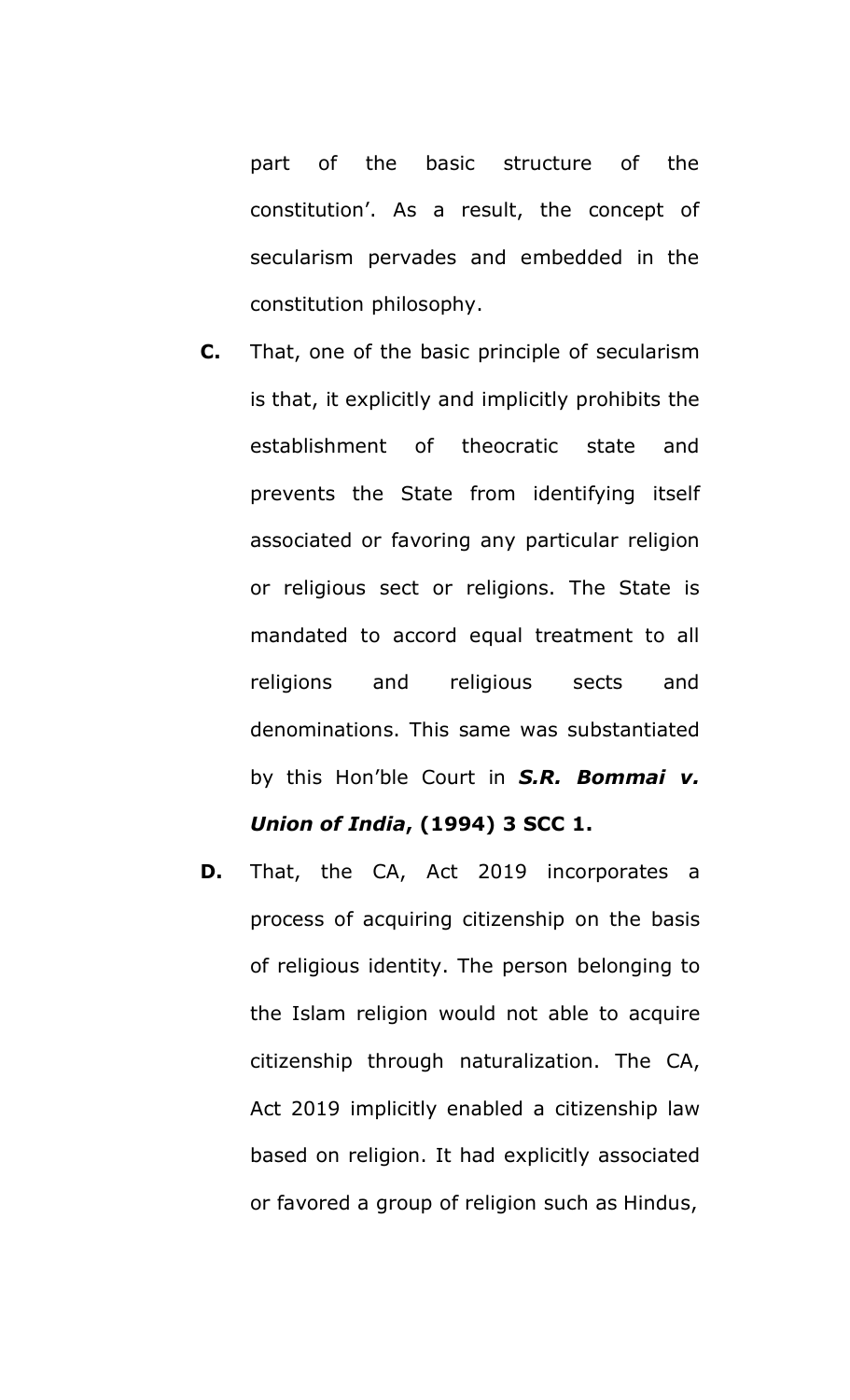Sikhs, Buddhists, Jains, Parsis and Christians. But, the CA, Act 2019 excluded the protection to the Muslims. As a result, it denied the equal treatment to all religion in the eyes of law.

- **E.** That, the CA, 2019 runs contrary to the foundational value and principle of 'Secularism' as it does not intend to countenanced the idea of treating the minority as second class citizen. However, the religious based classification of the CA, Act 2019 violates the same and attempts to classify the persons belonging to Muslim would only be considered as an 'illegal migrant'.
- **F.** Hence, the CA, Act 2019 is contrary to principle and spirit of secularism and thereby violates basic structure of the constitution.

# **RE: Citizenship: A Universal Right in International Human Rights Law**

**A.** That, the Article 15 of the Universal Declaration of Human Rights (UDHR) provides that "everyone has the right to a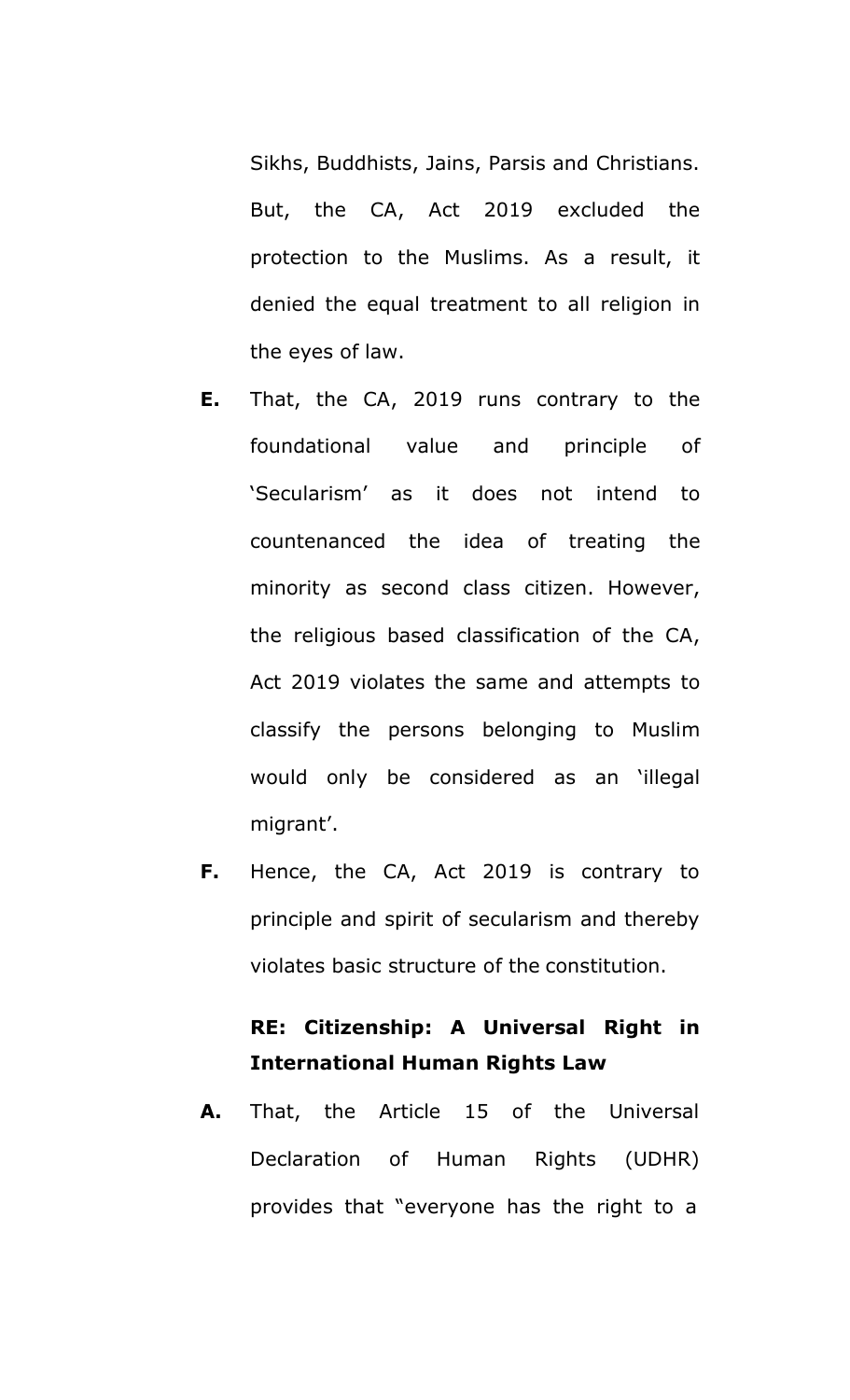nationality" and that "no one shall be arbitrarily deprived of his nationality nor denied the right to change his nationality." Enshrining citizenship and the right to be free from arbitrary deprivation of citizenship as human rights in and of themselves, article 15 of the UDHR establishes the bedrock legal relationship between individuals and states.

**B.** While all states are bound to respect the human rights of all individuals without distinction, an individual's legal bond to a particular state through citizenship remains in practice an essential prerequisite to the enjoyment and protection of the full range of human rights. The universal antidiscrimination norm and the principle that statelessness should be avoided have emerged to constrain state discretion on citizenship under International Law.

**RE: The Citizenship (Amendment) Act, 2019 violates India's international obligation under UDHR and ICCPR**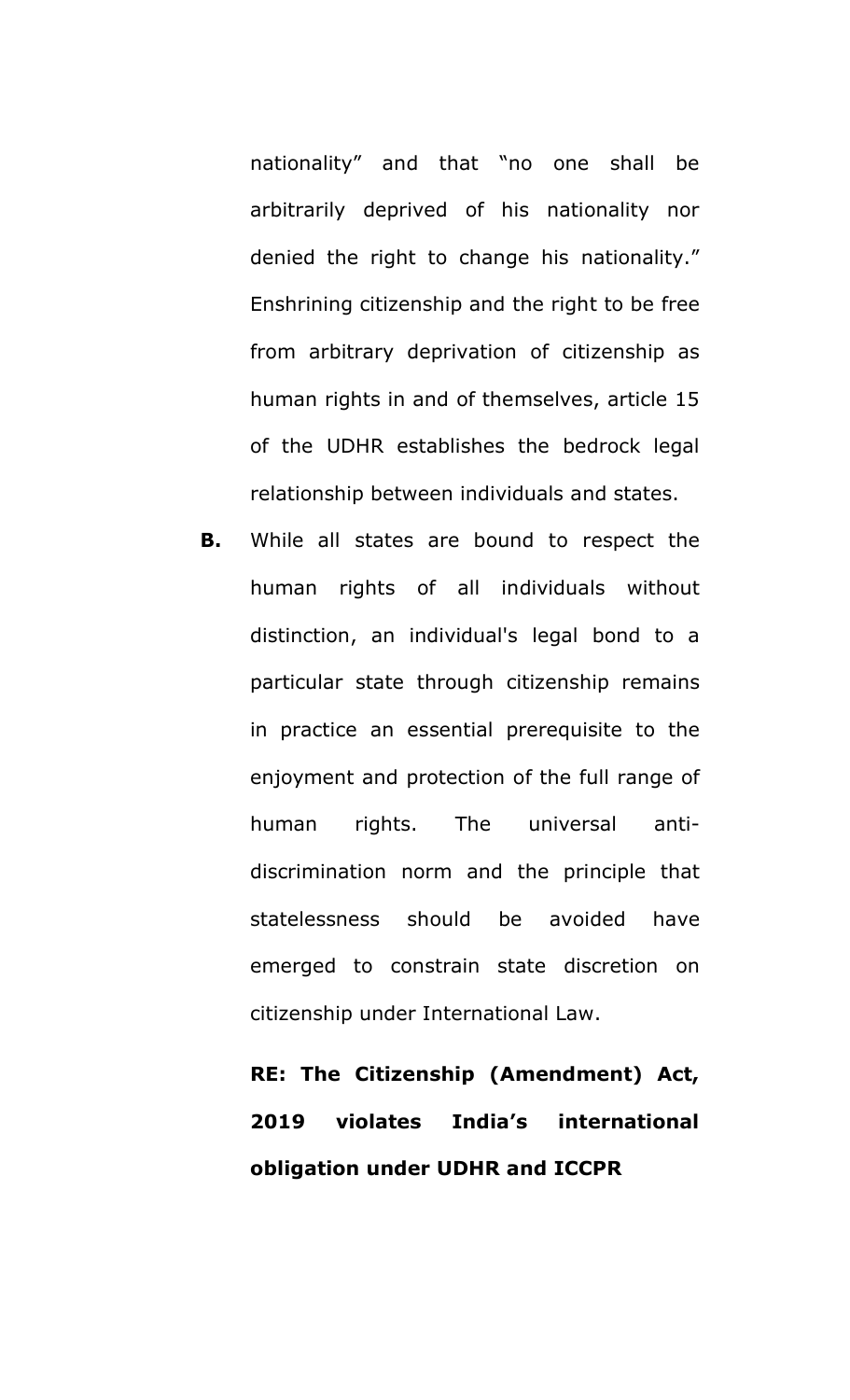- **A.** That, the International human rights law imposes obligation upon the States to respect, protect and promote human rights of all individuals including right to equality and prohibition against discrimination on the basis of the religion.
- **B.** The Citizenship (Amendment) Act, 2019 directly violates Article 26 of ICCPR. The new enactment of CA, 2019 is not in conformity with India's international obligations.
- **C.** The freedom from discrimination is considered as one of the core principles of human rights and the same has been provided in Universal declaration of human rights (UDHR), International Covenant on Civil and Political Rights (ICCPR), International Covenant on Social, Cultural and Economic Rights (ICESCR).
- **D.** The India has a constitutional duty to honor these internationally recognized rules and principles. Article 51 of which forms part of the Directive Principles of State Policy, requires the State to endeavour to "foster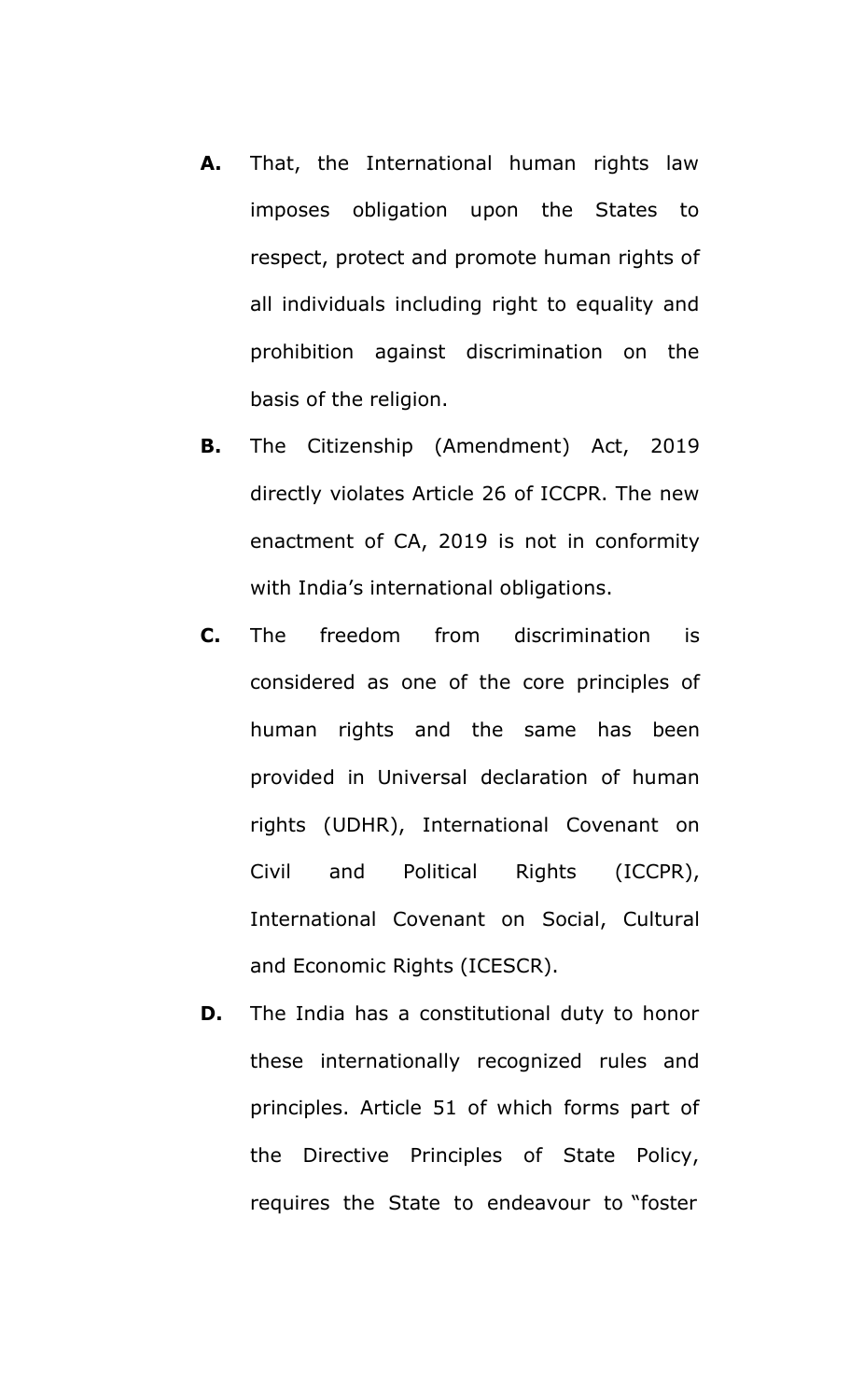respect for international law and treaty obligations in the dealings of organised peoples with one another".

- **E.** That, the Article 26 of ICCPR clearly imposes obligation to prohibit any discrimination on the ground of religion and mandates effective protection against discrimination on the basis of religious identity.
- *F.* That, Article 26 of ICCPR is provided herein below: "*All persons are equal before the law and are entitled without any discrimination to the equal protection of the law. In this respect, the law shall prohibit any discrimination and guarantee to all persons equal and effective protection against discrimination on any ground such as race, colour, sex, language, religion, political or other opinion, national or social origin, property, birth or other status."*
- *G.* The Supreme Court in *Vishaka v. State of Rajasthan***, (1997) 6 SCC 241,** wherein it was held that, "*Any international convention not inconsistent with the fundamental rights*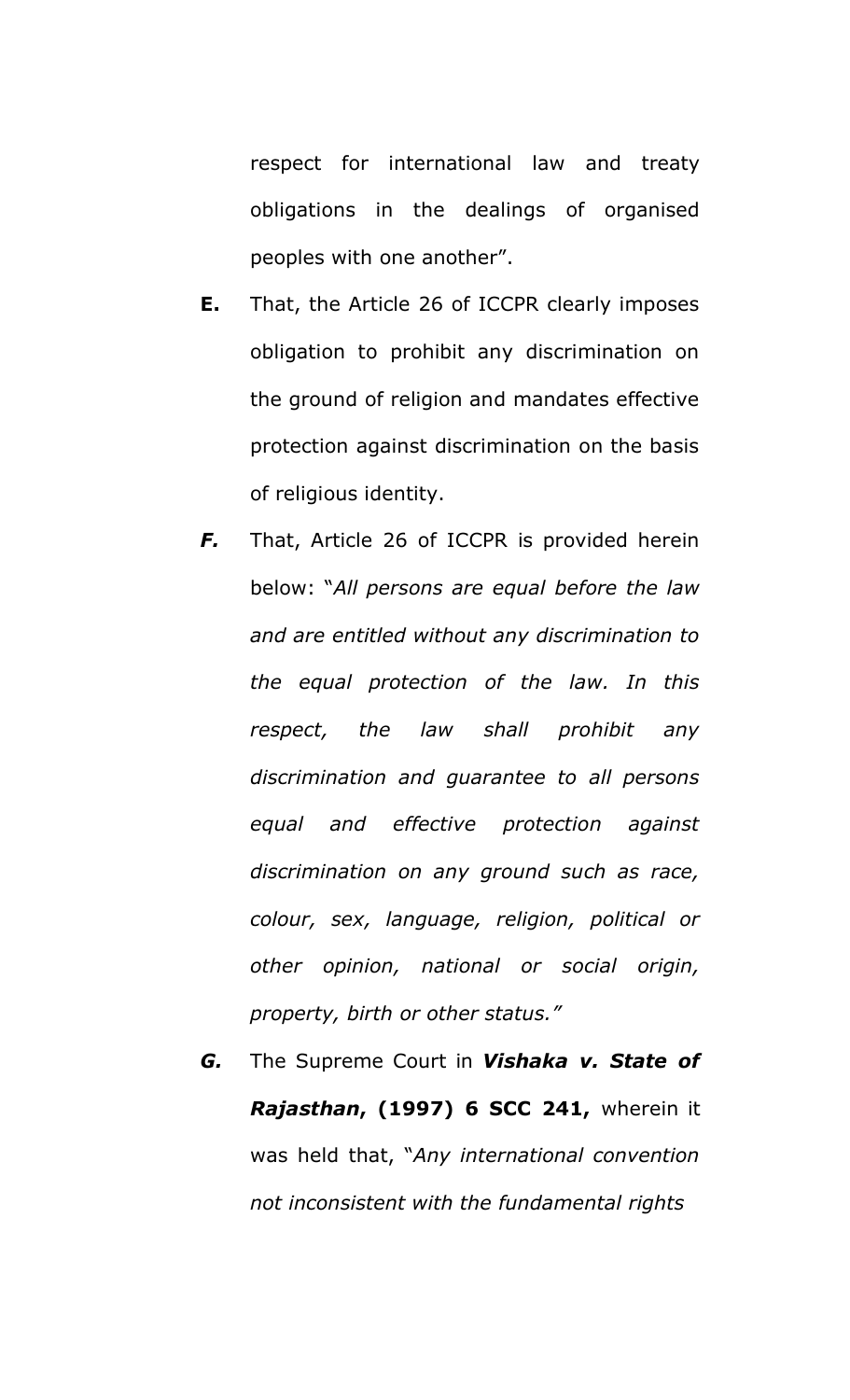*and in harmony with its spirit must be read into these provisions to enlarge the meaning and content thereof, to promote the object of the constitutional guarantee. This is implicit from Article 51(c) and the enabling power of Parliament to enact laws for implementing the international conventions and norms by virtue of Article 253 read with Entry 14 of the Union List in Seventh Schedule of the Constitution".*

*H.* Similarly, the Supreme Court in *K.S. Puttaswamy (Privacy-9J.) v. Union of India***, (2017) 10 SCC 1,** wherein the Court has held that "*India is a responsible member of the international community and the Court must adopt an interpretation which abides by the international commitments made by the country particularly where its constitutional and statutory mandates indicate no deviation. In fact, the enactment of the Human Rights Act by Parliament would indicate a legislative desire to implement the human rights regime founded on*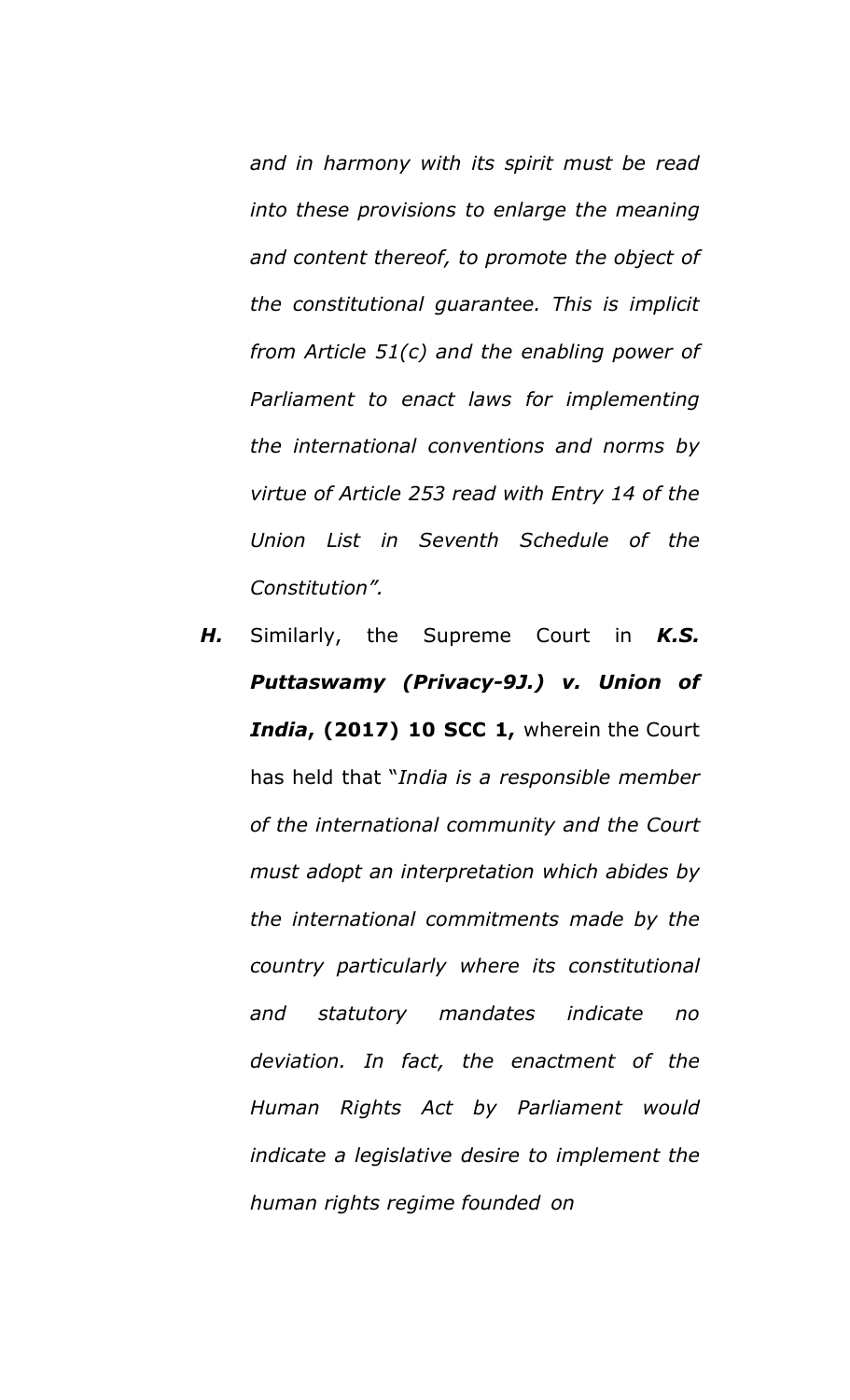*constitutional values and international conventions acceded to by India".*

- **I.** Therefore, it is undisputed that the India has commitment and obligation under the international human rights to respect and protect the rights enumerated in ICCPR. Thus, the Article 26 of ICCPR, which prohibits the discrimination on the basis of religious identity, has to be read along with rights guaranteed under the Indian Constitution.
- **J.** The Citizenship (Amendment) Act, 2019, is patently premised on the discrimination against the Muslims. The CA, 2019 ensures that the benefit of naturalization to the illegal migrants from Afghanistan, Pakistan and Bangladesh to persons belonging to *Hindus, Sikhs, Buddhists, Jains, Parsis and Christians,*  except Muslims.
- **K.** That, the Citizenship (Amendment) Act, 2019 is blatantly discriminatory against the Muslims in India. Article 26 of the ICCPR and Article 7 of UDHR does not recognize any difference between citizen and non-citizen,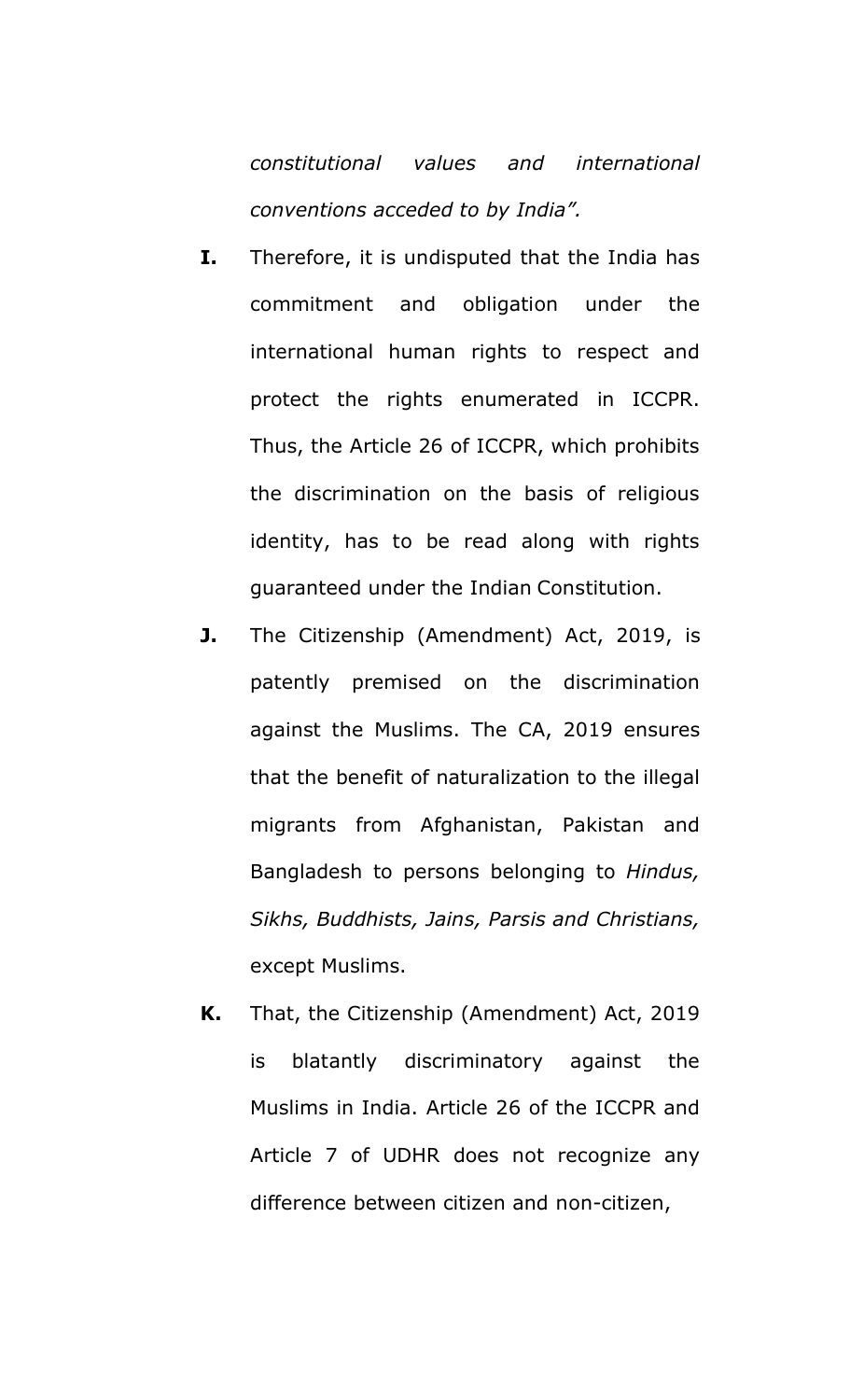but prohibits any form of discrimination on the basis of religion.

- **L.** That, the Citizenship (Amendment) Act, 2019 giving benefit to a number of religious group and at the same time excluding Muslim from the ambit of benefit of naturalization is clear violation of Article 26 of ICCPR and Article 7 of UDHR.
- **M.** Therefore, the Citizenship (Amendment) Act, 2019 is a violation of India's obligation under International law.

**RE: Citizenship (Amendment) Act, 2019 will cause widespread discrimination in the NRC process**

**A.** On November 20, 2019, the Union Home Minister announced in Parliament that the Government plans to conduct a Pan-India National Register of Citizens (NRC). According to the Home Minister's speech the process of Pan India NRC shall be carried out across the country on the base line year of 1950 as the cut off-date.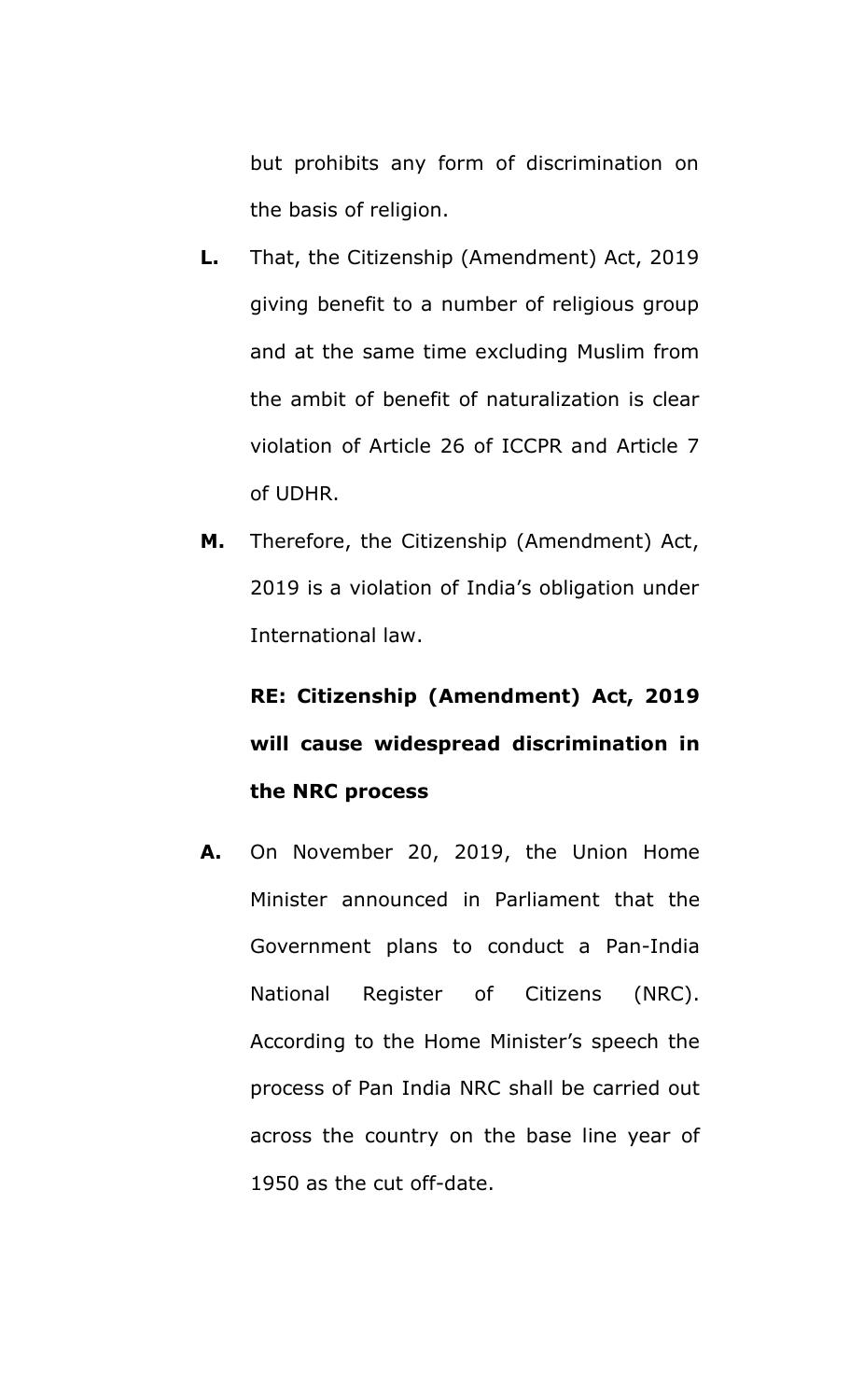- **B.** Thus, with the passage of the Amendment Act, and the nationwide implementation of NRC, it shall ensure that those illegal migrants who are Muslims shall be prosecuted and, those illegal migrants who are Hindus, Sikhs, Buddhists, Jains, Parsis and Christians such shall be given the benefit of naturalization as an Indian Citizen.
- *C.* Therefore all those Muslims who have been excluded in such pan India NRC exercise shall have to prove their citizenship before the Foreigners Tribunal, all because they are Muslims and not *Hindus, Sikhs, Buddhists, Jains, Parsis and Christians.* This blatant discrimination put into legislation by the Amendment Act is not only unconstitutional but also inhumane and opposed to the very idea of our Nation.
- **D.** Currently 19.06 lakh residents of Assam have been excluded from the NRC list of Assam. However, it is unclear as to how many of these are Hindus and how many Muslims. However, the CA Act, 2019 will not clearly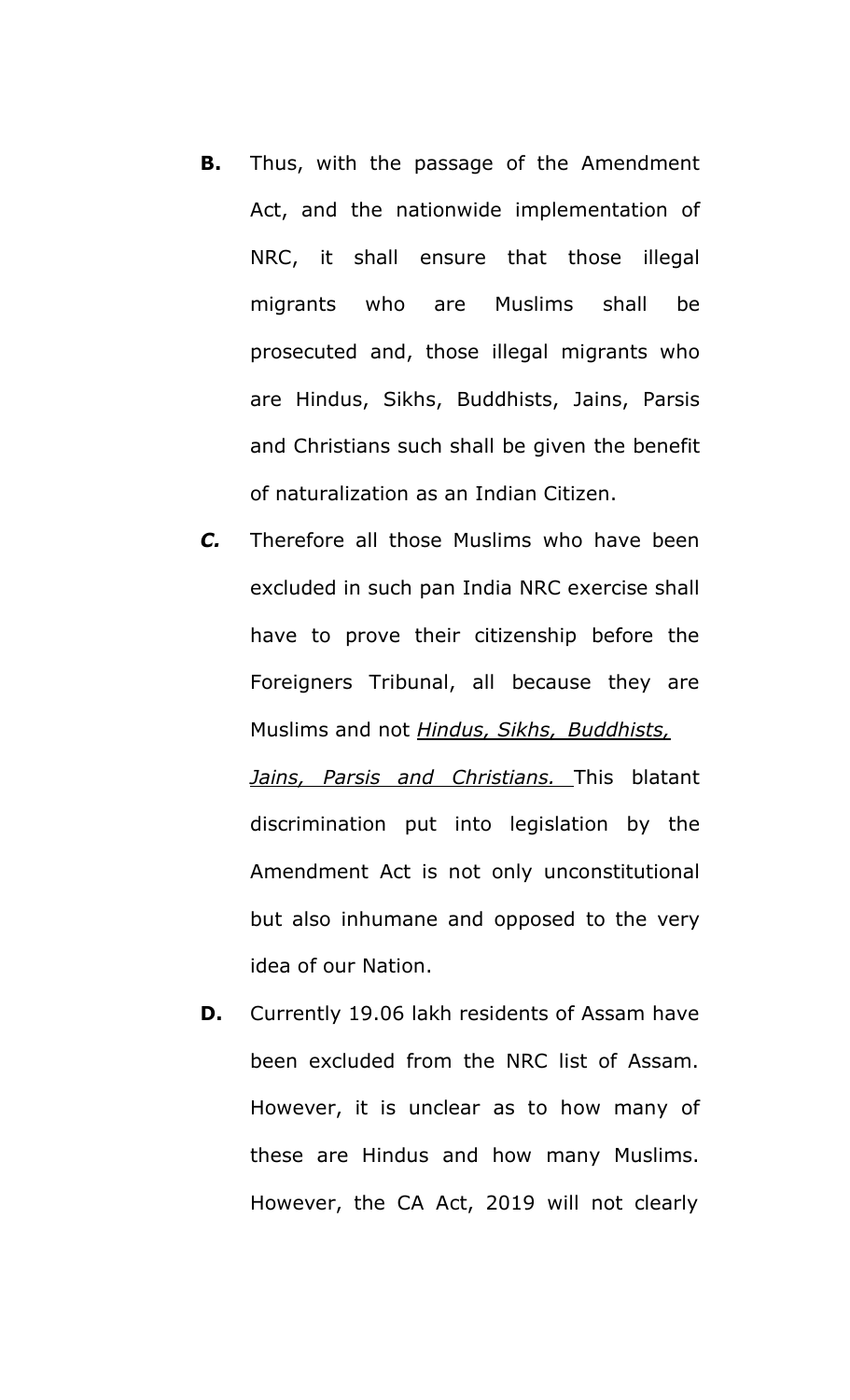extend the benefit of naturalization to the Hindus excluded in the said NRC, even though the excluded persons who are Muslims stand on a similar footing. But due to the Amendment Act they are being excluded from the benefits merely on the basis of their faith.

**E.** That in view of the above it is in the interest of justice and equity, the Petitioner seeks to pray following directions from this Hon'ble Court under Article 32 of the Constitution**.**

#### **PRAYER**

In the circumstances it is most respectfully prayed that this Hon'ble Court may be pleased to:

- (a) Issue a writ or direction declaring the Citizenship (Amendment) Act, 2019 to be in violation of Article 14 of the Constitution and striking down the same.
- (b) Issue a writ or direction declaring the Notifications bearing number GSR 685(E)